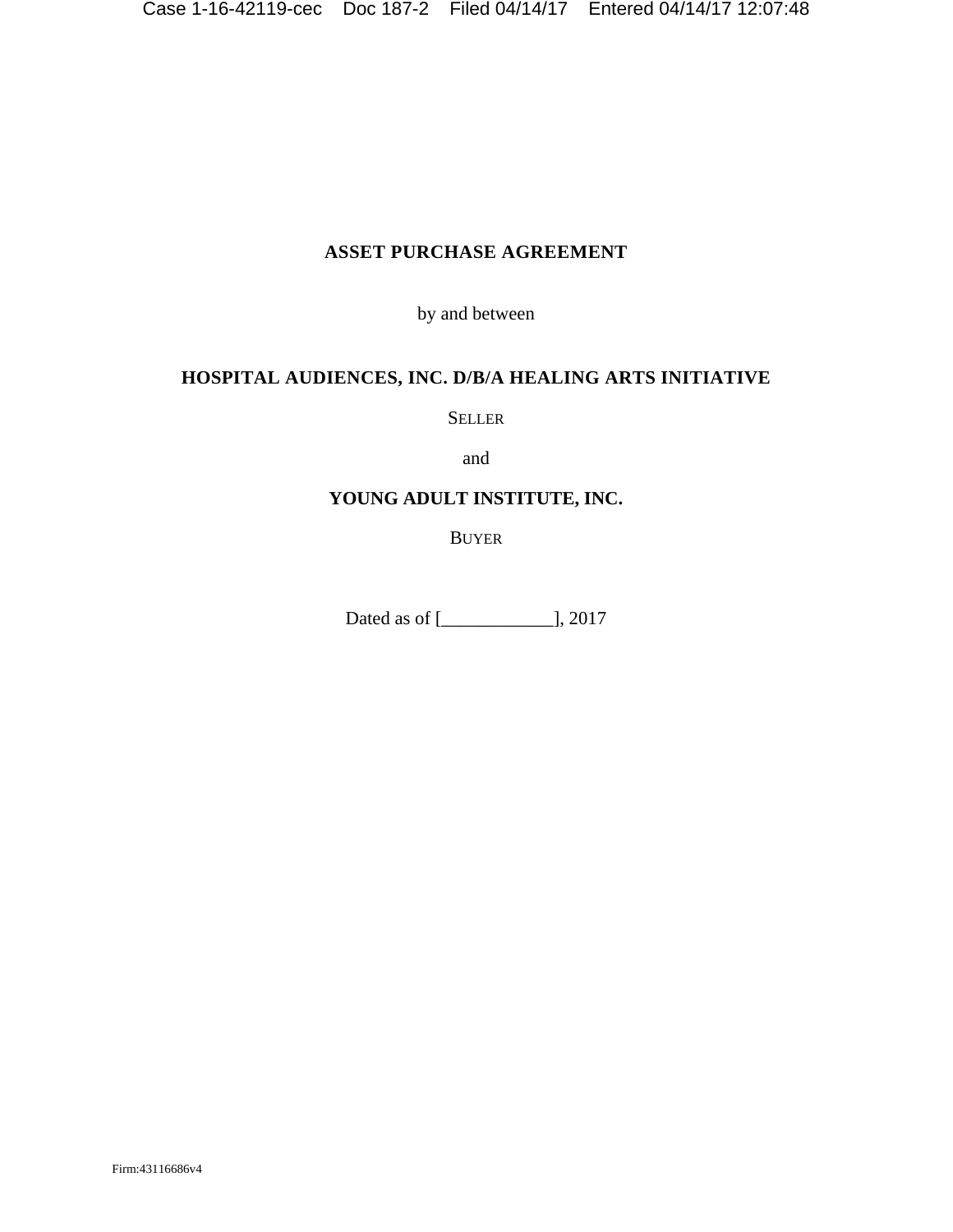#### **ASSET PURCHASE AGREEMENT**

**THIS ASSET PURCHASE AGREEMENT** is made and entered into this day of \_\_\_\_\_\_\_\_\_, 2017 (the "Effective Date"), by and between **HOSPITAL AUDIENCES, INC. D/B/A HEALING ARTS INITIATIVE,** a New York not-for-profit corporation ("Seller"), and **YOUNG ADULT INSTITUTE, INC.** a New York non-for-profit corporation ("Buyer").

#### **W I T N E S S E T H:**

**WHEREAS,** Seller is a charity that has provided an array of arts, education and wellness programs to culturally underserved populations throughout New York City, which programs are delivered through various channels, including health and social services agencies, schools and education and other public forums (the "Business");

**WHEREAS**, the Seller was founded upon the commitment to make the arts accessible to all New Yorkers, especially individuals who are isolated and marginalized due to institutionalization, hospitalization, disability or illness, as well as at-risk youth in low income neighborhoods (the "Charitable Mission");

**WHEREAS**, on May 16, 2016, Seller filed a voluntary petition for relief under title 11 of the United States Code (the "Bankruptcy Code") in the United States Bankruptcy Court for the Eastern District of New York (the "Bankruptcy Court"), commencing a case under chapter 11 of the Bankruptcy Code (the "Bankruptcy Case"), and is presently a debtor and debtor-inpossession therein;

**WHEREAS,** on May 26, 2016, HAI Ventures LLC ("HAI Ventures"), a wholly-owned subsidiary of Seller, filed a voluntary petition for relief under title 11 of the Bankruptcy Code in the Bankruptcy Court, commencing a case under chapter 11 of the Bankruptcy Code;

**WHEREAS**, Buyer desires to purchase from Seller, and Seller desires to sell to Buyer, certain of the assets, properties and rights of Seller relating to the Business (except for the Excluded Assets) free and clear of all liens, claims, interests and encumbrances pursuant to section 363(f) of the Bankruptcy Code (except as otherwise provided herein or in the Sale Order), as provided in a final order of the Bankruptcy Court approving such sale under section 363 of the Bankruptcy Code to be entered in the Bankruptcy Case, all on the terms and subject to the conditions set forth in this Agreement and in accordance with sections 105 and 363 and other applicable provisions of the Bankruptcy Code;

**WHEREAS**, Buyer desires and Seller has agreed that Buyer will not assume any liabilities of Seller currently existing or hereafter arising, or otherwise; and

**WHEREAS**, as a material inducement to Buyer to enter into this Agreement and to consummate the transactions contemplated hereby, Seller desires to make certain representations, warranties, covenants and agreements relating to the Business and the sale of the assets.

**NOW, THEREFORE**, in consideration of the promises and the mutual covenants and agreements set forth herein, and for other good and valuable consideration, the receipt and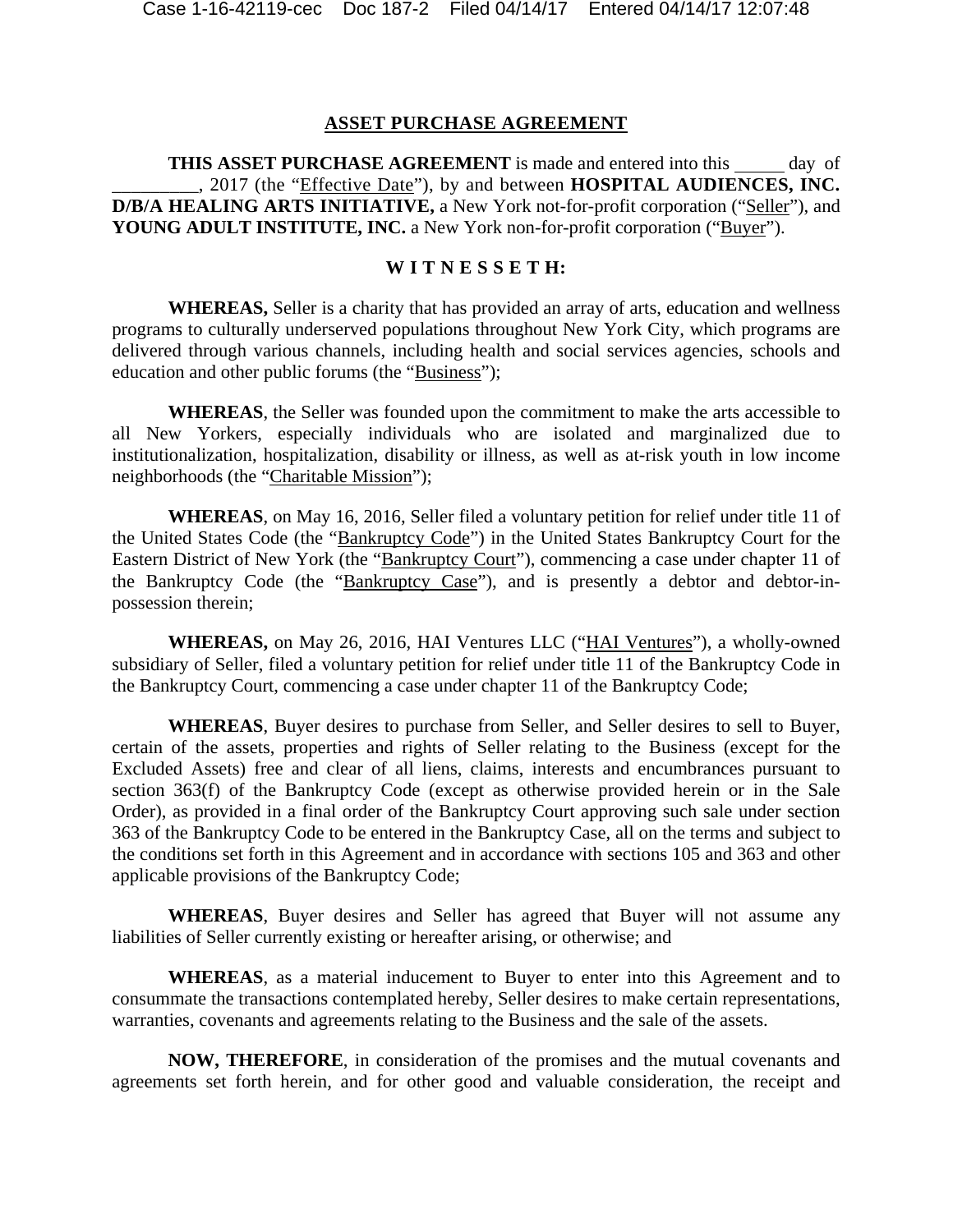sufficiency of which are hereby acknowledged, the parties hereto, intending to be legally bound, agree as follows:

### **ARTICLE ONE**

### **DEFINITIONS**

1.01. Definitions. For purposes of this Agreement, the following definitions apply:

(a) "Affiliate" means as to the Person in question, any Person that directly or indirectly controls, is controlled by, or is under common control with the Person in question, and the term "control" means possession, directly or indirectly, of the power to direct or cause the direction of the management and policies of a Person, whether through ownership of voting securities, by Contract or otherwise.

(b) "Ancillary Document" means the Bill of Sale, Intellectual Property Assignment, and any other documents and certificates required to be delivered pursuant to this Agreement.

(c) "Claim" has the meaning given that term in Section 101(5) of the Bankruptcy Code and includes all rights, claims, causes of action, chose in action, Taxes, defenses, debts, demands, damages, offset rights, setoff rights, recoupment rights, obligations, and liabilities of any kind or nature under contract, at law or in equity, known or unknown, contingent or matured, liquidated or unliquidated, and all rights and remedies with respect thereto.

amended.

(d) "Code" means the United States Internal Revenue Code of 1986, as

(e) "Contract" means any agreement, note, bond, mortgage, indenture, lease, contract, covenant, license, plan, insurance policy, undertaking or other agreement, instrument, arrangement, obligation, understanding or commitment, including any amendment or modifications made thereto, whether oral or written or express or implied.

(f) "Employee" means any current or former employee of Seller.

(g) "Employee Plan" means any plan, program, practice, Contract or other arrangement providing for employment, compensation, severance, change of control, termination pay, deferred compensation, performance awards, stock or stock-related awards, fringe benefits, pension benefits, retirement, profit sharing, savings and thrift, group or individual health, dental, medical, retiree medical, life insurance, survivor benefit or similar plan, policy or arrangement or other employee benefits or remuneration of any kind, whether written or unwritten, funded or unfunded, including each "employee benefit plan," within the meaning of Section 3(3) of ERISA, whether or not subject to ERISA, which is maintained, contributed to or required to be contributed to by Seller or any ERISA Affiliate for the benefit of any Employee, or with respect to which Seller or any ERISA Affiliate has or may have any Liability.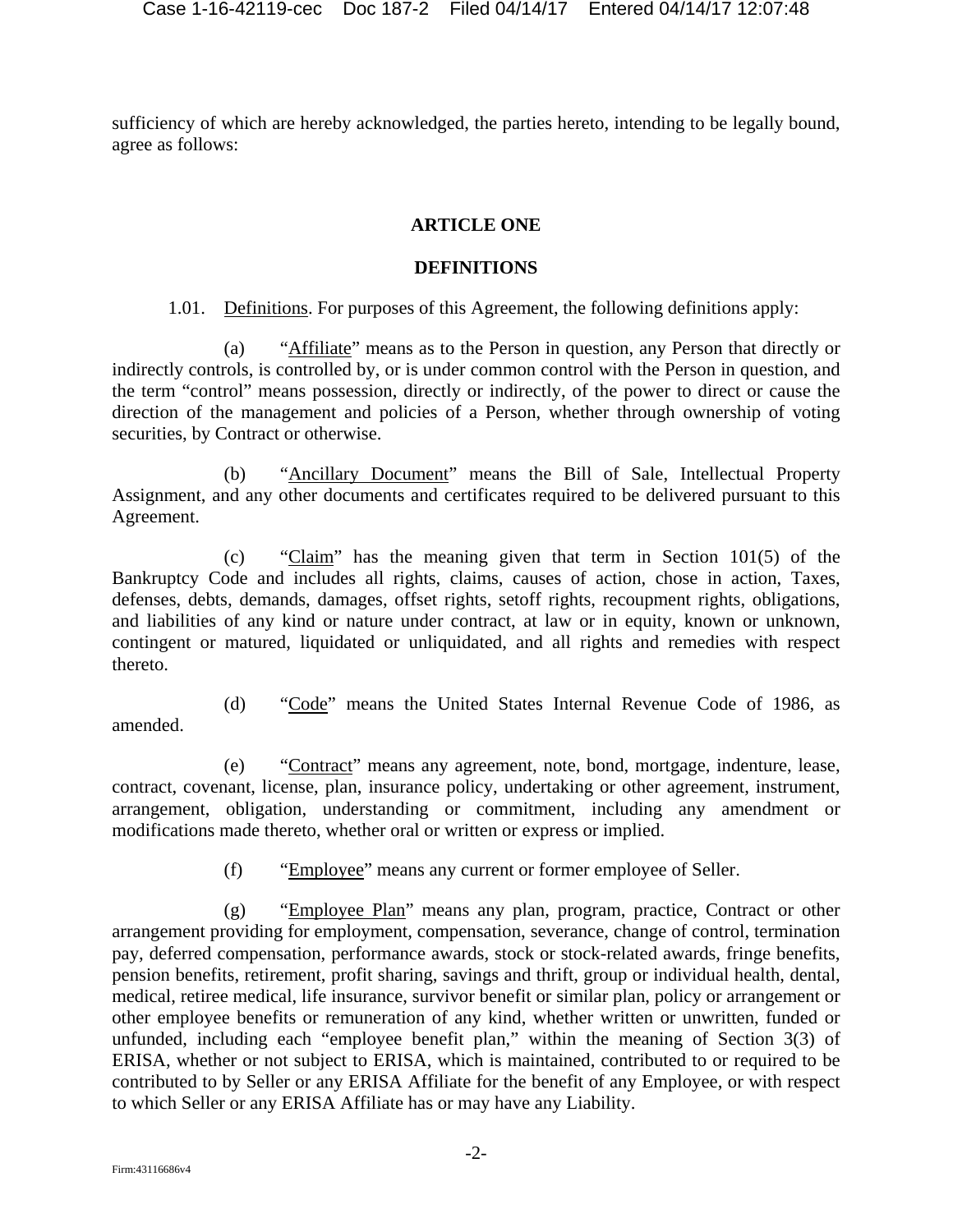(h) "ERISA" means the Employee Retirement Income Security Act of 1974, as amended, and the regulations issued thereunder.

(i) "ERISA Affiliate" means each Affiliate of Seller and any other Person under common control with Seller or any of its Affiliates within the meaning of Section 4001(b) of ERISA or Section 414(b), (c), (m) or (o) of the Code.

(j) "Encumbrances" means any and all Liens (statutory or otherwise), Liabilities, royalties or other payment obligations, claims of infringement, levies, claims, charges, assessments, mortgages, security interests, pledges, easements, restrictions, rights of first refusal, options to purchase or other encumbrances (including limitations on pledging or mortgaging any of the Acquired Assets) and Contracts to create in the future any such encumbrance or suffer any of the foregoing.

(k) "Environmental Laws" any and all Laws pertaining to the protection of human health and safety or the environment.

(l) "GAAP" means the United States generally accepted accounting principles, applied on a consistent basis.

(m) "Governmental Authority" means any executive, legislative or judicial agency, authority, board, body, commission, court, department, instrumentality or office of any federal, state, city, county, district, municipality, foreign or other government or quasigovernment unit or political subdivision.

(n) "Intellectual Property" means all recipes, patents, inventions, know-how, designs, trade secrets, copyrights, trademarks, trade names, service marks, fictitious and assumed business names, internet domain names and registrations, manufacturing processes, software, formulae, trade secrets, technology or the like, and all applications for any of the foregoing.

(o) "Laws" means, with respect to any Person, all federal, state and local statutes, laws, ordinances, codes, rules, regulations, restrictions, orders, judgments, rulings, writs, injunctions, decrees, policies, determinations or awards of any Governmental Authority having jurisdiction over such Person or any of such Person's assets or businesses.

(p) "Liability" means all payables, including accounts payable and royalty payable, reserves, accrued bonuses, accrued and unaccrued paid time off, employee expense obligations (including severance obligations), liabilities for Taxes and all other liabilities of any kind, including indebtedness, Liens, duty, expense, charge, warranty obligation or liability, cost, fee, claim, deficiency, commitment, loss, damage, guaranty, endorsement or other obligation of any type, whether known or unknown, asserted or unasserted, matured or unmatured, absolute or contingent, accrued or unaccrued, liquidated or unliquidated, incurred or consequential, determined, determinable or otherwise, due or to become due, whether or not required to be recorded on a balance sheet in accordance with GAAP, including those arising under any Contract, Law, Action or Order.

(q) "Liens" means any lien, claim, security interest, mortgage, pledge, restriction, covenant, charge or encumbrance of any kind or character, direct or indirect, whether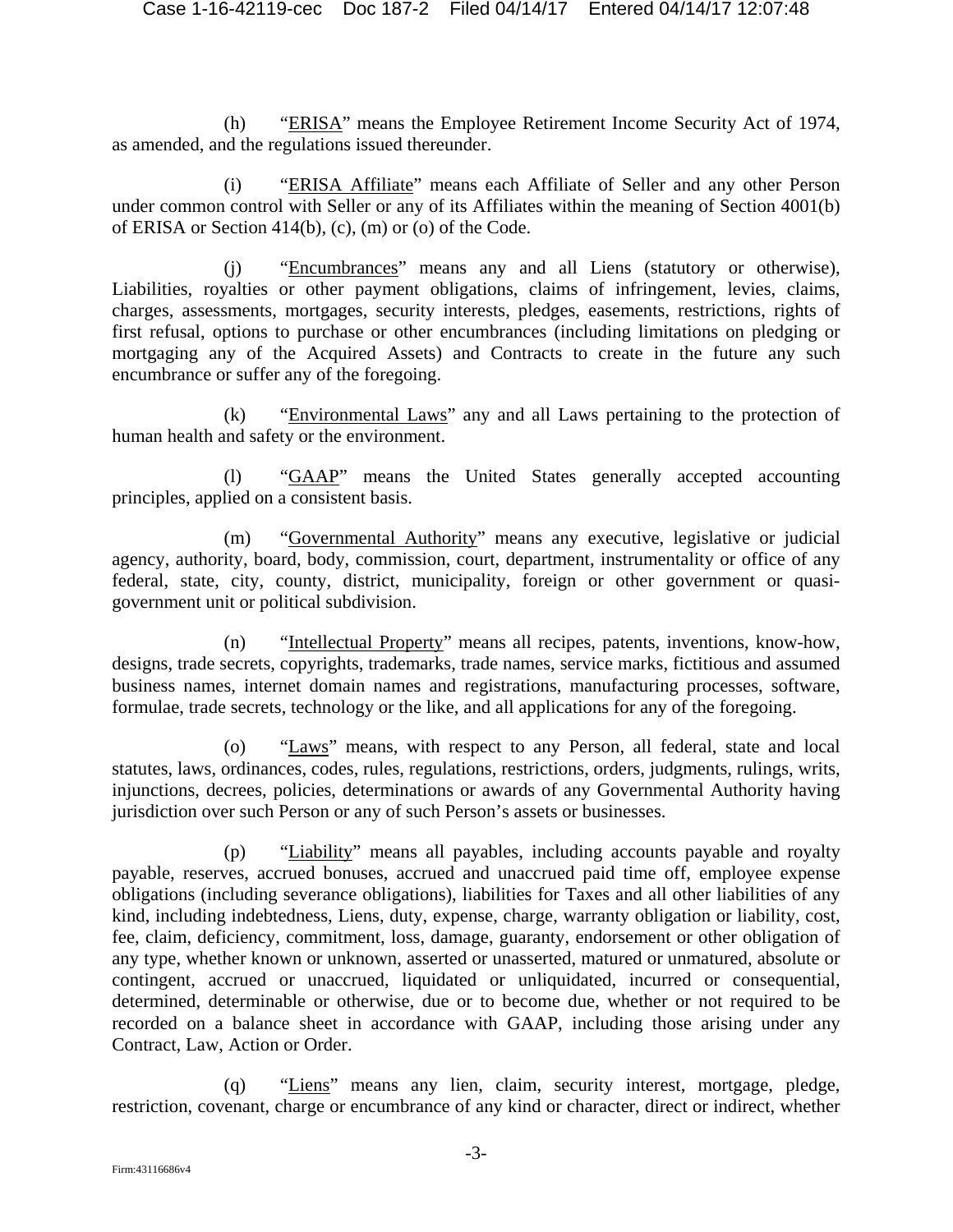accrued, absolute, contingent or otherwise, including any lien or claim granted by the Bankruptcy Court pursuant to section 364 of the Bankruptcy Code or otherwise granted by the Bankruptcy Court to a lender to loan funds to Seller after the initiation of the Bankruptcy Case.

(r) "Material Adverse Effect" means any event, occurrence, development, fact, condition or change (each, a "Circumstance") that, individually or in the aggregate, (i) would reasonably be expected to prevent, materially delay or materially impair Seller's consummation of the transactions contemplated by this Agreement or (ii) is materially adverse to the business, results of operations, financial condition or assets of Seller, taken as a whole; provided*,* however*,* that "Material Adverse Effect" shall not include any event, occurrence, fact, condition or change, directly or indirectly, arising out of or attributable to: (A) general economic or political conditions; (B) conditions generally affecting the industries in which Seller operates; (C) any changes in financial, banking or securities markets in general, including any disruption thereof and any decline in the price of any security or any market index or any change in prevailing interest rates; (D) acts of war (whether or not declared), armed hostilities or terrorism, or the escalation or worsening thereof; (E) any action required or permitted by this Agreement or any action taken (or omitted to be taken) with the written consent of or at the written request of Buyer; (F) any changes in applicable Laws or accounting rules (including GAAP) or the enforcement, implementation or interpretation thereof; (G) the announcement, pendency or completion of the transactions contemplated by this Agreement, including the impact thereof on the relationships, constructed or otherwise, with employees, customers, suppliers, distributors or others having relationships, contractual or otherwise, with Seller; (H) any natural or man-made disaster or acts of God or (I) any failure by Seller to meet any internal or published projections, forecasts, estimates or predictions in respect of revenues, earnings or other financial or operating metrics for any period (provided that the underlying causes of such failures (subject to the other provisions of this definition) shall not be excluded); provided, however, with respect to a matter described in any of the foregoing clauses  $(A)$ ,  $(B)$ ,  $(C)$ ,  $(D)$ ,  $(F)$  or  $(H)$  that such Circumstance does not have a materially disproportionate effect on Seller as compared to other Persons that operate in the industry in which Seller operates.

(s) "New York Metropolitan Area" means the following geographic areas: (i) New York City, Long Island and the Mid and Lower Hudson Valley, New York; (ii) the cities of Newark, Jersey City, Paterson Elizabeth and Edison, New Jersey; (iii) the cities of Bridgeport, New Haven, Stamford, Waterbury, Norwalk and Danbury, Connecticut; and (iv) Northeastern Pennsylvania.

(t) "Person" means any individual, corporation (whether for-profit or not-forprofit), limited liability company, association, partnership, firm, joint venture, trust, trustee or other entity or organization, including a Governmental Authority.

(u) "Sale Order" means the final order of the Bankruptcy Court, in form and substance satisfactory to Buyer in its sole discretion, entered pursuant to sections 363 of the Bankruptcy Code (i) approving this Agreement and the transactions contemplated hereby; (ii) approving the sale of the Acquired Assets to Buyer free and clear of all Claims, interests, and Encumbrances pursuant to section 363(f) of the Bankruptcy Code, (iii) finding that Buyer is a good-faith purchaser entitled to the protections of section 363(m) of the Bankruptcy Code; (iv) confirming that Buyer is acquiring the Acquired Assets free and clear of the Excluded Assets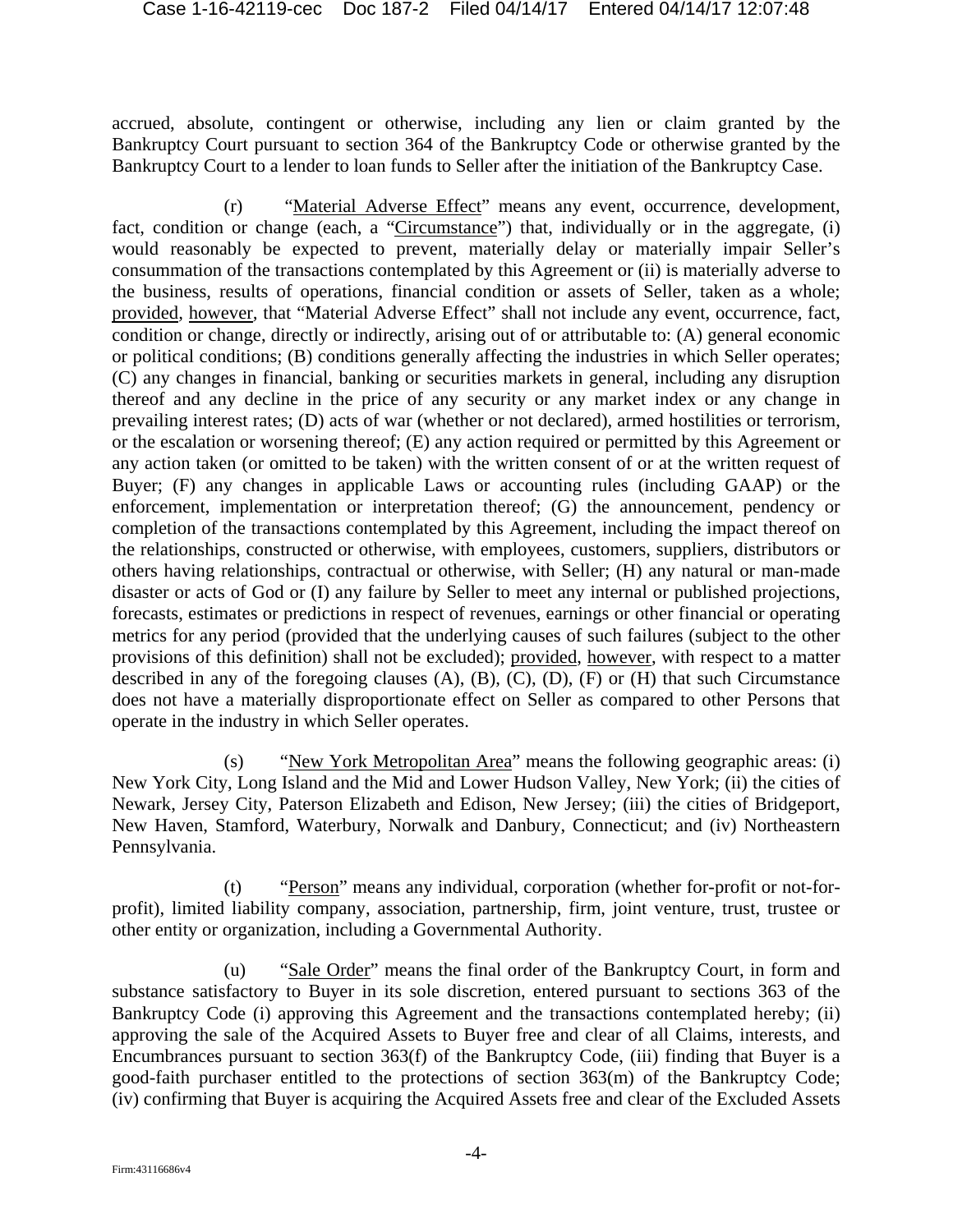and the Excluded Liabilities and providing for a release of Buyer with respect to the Excluded Assets and the Excluded Liabilities and permanently enjoining each and every holder of an Excluded Liability or Excluded Asset from commencing, continuing or otherwise pursuing or enforcing any remedy, Claim (which shall have the meaning set forth in section 101(5) of the Bankruptcy Code), cause of action or encumbrance against Buyer or the Acquired Assets related thereto; and (v) providing that the provisions of Rules 6004(h) and 6006(d) of the Federal Rules of Bankruptcy Procedure are waived and there will be no stay of execution of the Bankruptcy Sale Order under Rule 62(a) of the Federal Rules of Civil Procedure, as made applicable by Fed. R. Bankr. P. 7062.

(v) "Tax" and "Taxes" means (i) any and all U.S. federal, state, local and non-U.S. taxes, assessments, and other governmental charges, customs, duties, impositions and Liabilities, including taxes based upon or measured by gross receipts, income, profits, sales, use and occupation, and value-added, goods and services, ad valorem, transfer, franchise, withholding, payroll, recapture, employment, stamp, escheat, excise and property taxes, or other tax of any kind whatsoever, whether computed on a separate or consolidated, unitary or combined basis or in any other manner, together with all interest, penalties and additions imposed with respect to such amounts; (ii) any Liability for the payment of any amounts of the type described in item (i) as a result of being or having been a member of an affiliated, consolidated, combined or similar group for any period (including any arrangement for group or consortium relief or similar arrangement); and (iii) any Liability for the payment of any amounts of the type described in item (i) as a result of any express or implied obligation to indemnify any other Person or as a result of any obligations under any agreements or arrangements with any other Person or entity with respect to such amounts and including any Liability for taxes of a predecessor or transferor or otherwise by operation of Law.

Code.

(w) "Treasury Regulations" means the regulations promulgated under the

1.02. Other Defined Terms. The following terms, when used in this Agreement, shall have the meanings defined for such terms in the paragraph or section set forth adjacent to such term:

| <b>Defined Term</b>       | <b>Cross Reference</b> |  |
|---------------------------|------------------------|--|
| Action                    | Section 3.05           |  |
| <b>Acquired Assets</b>    | Section 2.01           |  |
| <b>Acquired Records</b>   | Section $2.01(k)$      |  |
| <b>Balance Sheet</b>      | Section 3.16           |  |
| <b>Balance Sheet Date</b> | Section 3.16           |  |
| <b>Bankruptcy Case</b>    | Recitals               |  |
| <b>Bankruptcy Code</b>    | Recitals               |  |
| <b>Bankruptcy Court</b>   | Recitals               |  |
| <b>Business</b>           | Recitals               |  |
| Buyer                     | Preamble               |  |
| Circumstance              | Section $1.01(s)$      |  |
| Closing                   | Section 2.04           |  |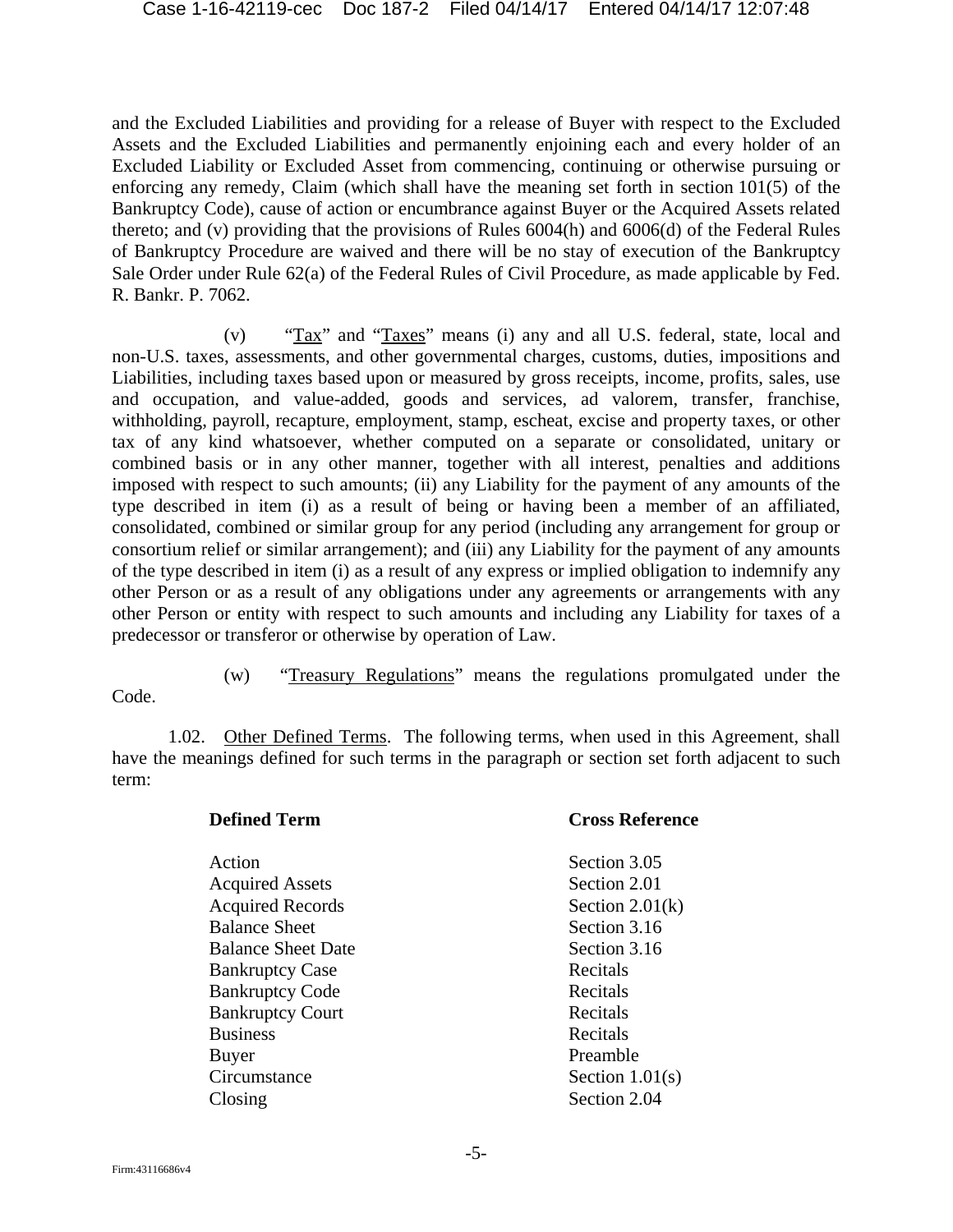| <b>Closing Date</b>                     | Section 2.04           |
|-----------------------------------------|------------------------|
| Confidential Information                | Section $6.01(c)$      |
| <b>Contract Records</b>                 | Section $2.01(k)$      |
| Copyrights                              | Section $2.01(e)$      |
| <b>Corporate Names</b>                  | Section $2.01(a)$      |
| Covenantors                             | Section $6.01(b)$      |
| <b>Determination Letter</b>             | Section 3.06           |
| Domain Name Registrations               | Section $2.01(c)$      |
| <b>Effective Date</b>                   | Preamble               |
| <b>Employee Liabilities</b>             | Section $2.03(d)$      |
| <b>Employee Records</b>                 | Section $2.01(i)$      |
| <b>Excluded Assets</b>                  | Section 2.02           |
| <b>Excluded Liabilities</b>             | Section 2.03           |
| <b>Excluded Records</b>                 | Section $2.02(e)$      |
| <b>Financial Statements</b>             | Section 3.16           |
| <b>Grant Funds</b>                      | Section $5.01(c)$      |
| <b>HAI</b> Ventures                     | Recitals               |
| <b>Intellectual Property Assignment</b> | Section $5.01(b)(iii)$ |
| <b>Interim Financial Statements</b>     | Section 3.16           |
| <b>Marketing Records</b>                | Section $2.01(h)$      |
| Order                                   | Section 3.05           |
| Permits                                 | Section 3.11           |
| <b>Purchase Price</b>                   | Section 2.05           |
| <b>Restricted Period</b>                | Section $6.01(a)$      |
| Seller                                  | Preamble               |
| <b>Seller Intellectual Property</b>     | Section $2.01(f)$      |
| Social Media                            | Section $2.01(d)$      |
| <b>Tax Proceeding</b>                   | Section $6.07(b)$      |
| <b>Trademarks</b>                       | Section $2.01(b)$      |
| <b>Trade Secrets</b>                    | Section $2.01(f)$      |
| <b>Vendor</b> List                      | Section $2.01(i)$      |

1.03. Certain References. As used in this Agreement:

(a) references to *"this Agreement"* mean this Agreement, as amended from time to time, and all Schedules attached to or referenced in this Agreement;

(b) references to *"Articles"* or *"Sections"* are references to Articles and Sections of this Agreement, unless the context states or implies otherwise;

(c) the terms *"include"* or *"including"* shall be deemed to be followed by the phrase "without limitation" and are intended to be illustrative and not restrictive of the word or phrase to which they refer;

(d) references to *"Seller's Knowledge," "Knowledge of Seller,"* or words of similar intent or effect mean and refer to all matters with respect to which (i) Seller has received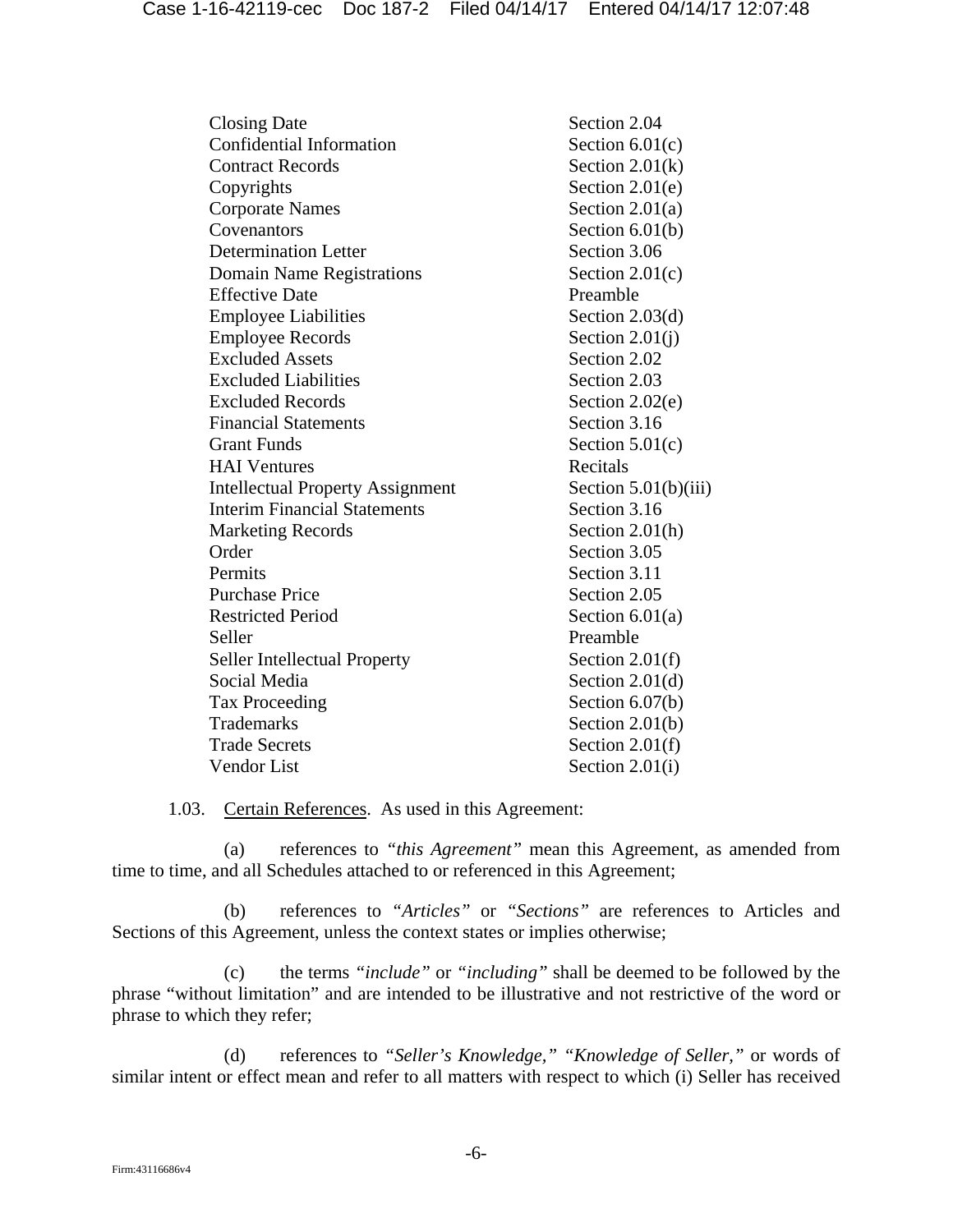written notice or (ii) any of the Persons whose names or titles are set forth on Schedule 1.03(d) are actually aware or should have been aware;

(e) references to any document are references to that document as amended, consolidated, supplemented, novated or replaced by the parties thereto;

(f) references to any law are references to that law as amended, consolidated, supplemented or replaced, and all rules and regulations promulgated thereunder;

(g) references to time are references to Eastern Time;

(h) references to "\$" or dollar amounts are references to lawful currency of the United States;

(i) the gender of all words includes the masculine, feminine and neuter, and the number of all words includes the singular and plural; and

(j) the division of this Agreement into Articles and Sections, and the use of captions and headings in connection therewith are solely for convenience and have no legal effect in construing this Agreement.

### **ARTICLE TWO**

### **SALE AND PURCHASE OF ACQUIRED ASSETS**

2.01. Sale and Purchase of Acquired Assets. Subject to the terms and conditions set forth herein and in reliance upon the representations, warranties, covenants, obligations and agreements set forth herein, on the Closing Date, Seller shall sell, assign, transfer, convey and deliver to Buyer, and Buyer shall purchase, acquire and accept from Seller, the following assets, properties, interests and rights of Seller used in or relating to the Business, wherever located, together with the right to all income, royalties, damages and other payments that are now or may hereafter become due or payable with respect thereto, including damages for past, present or future infringement, misappropriation or unauthorized use thereof (the "Acquired Assets"), free and clear of all Encumbrances:

(a) all of Seller's right, title and interest in and to Seller's corporate legal name and any assumed names, trade names, fictitious or "doing business as" (DBA) names of Seller now or previously owned, used or licensed by Seller in connection with the Business, including "Hospital Audiences, Inc.", "Healing Arts Initiative" and any variants or abbreviations thereof, including all of Seller's right, title and interest with regard to the ownership, registration (completed or pending), renewal, continuation, continuations-in-part, divisions, reissuances, extensions, protection, use and exploitation of the same (as applicable) (collectively, the "Corporate Names");

(b) all of Seller's right, title and interest in and to federal, state and foreign trademarks, trade dress, service marks, titles, slogans, logos now or previously owned, used or licensed by Seller in connection with the Business and any variants or abbreviations thereof, including all of Seller's right, title and interest with regard to the ownership, registration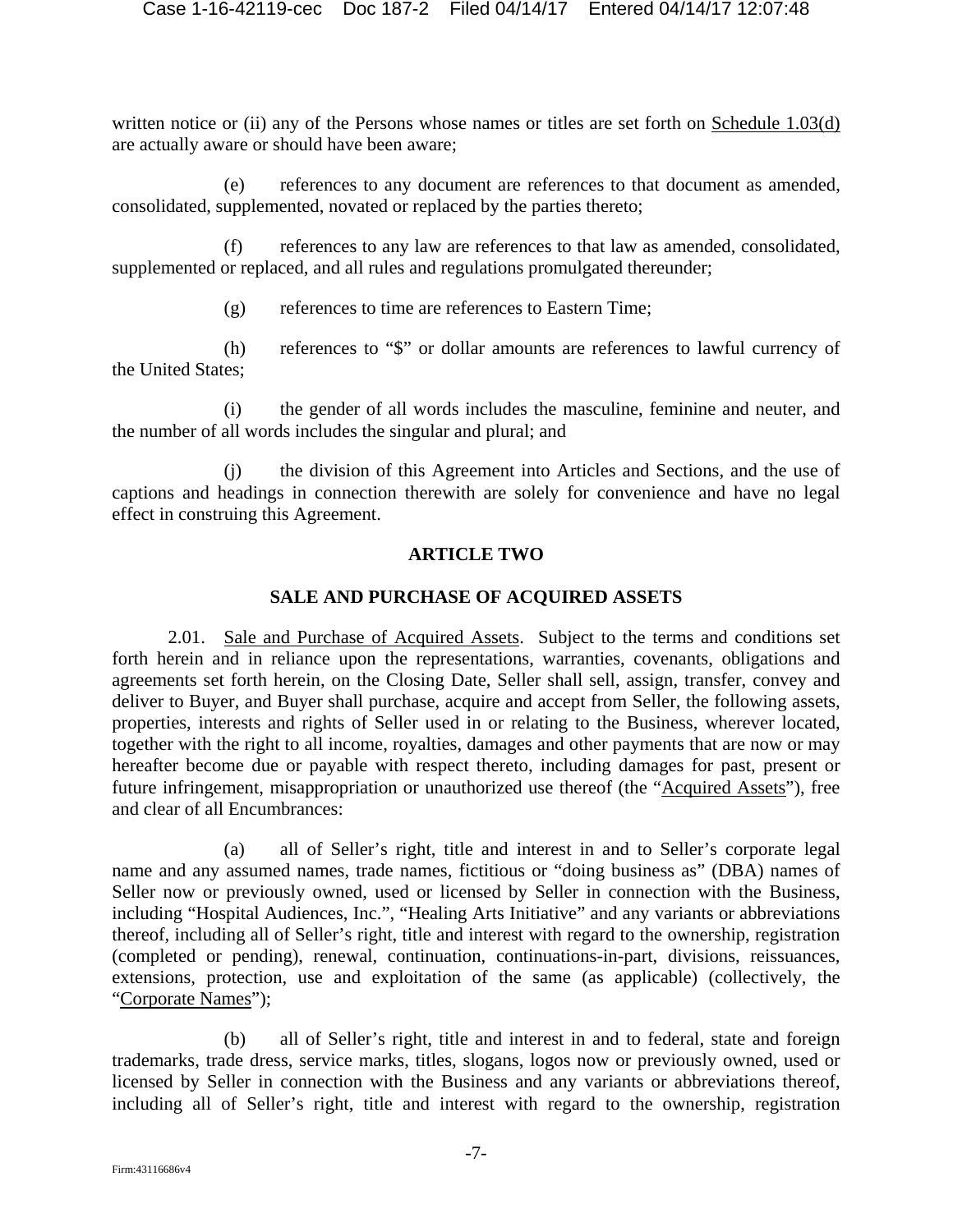(completed or pending), renewal, continuation, continuations-in-part, divisions, reissuances, extensions, protection, use and exploitation of the same (as applicable) (collectively, the "Trademarks");

(c) all of Seller's right, title and interest in and to any and all domain name registrations related to the Business, including www.hainyc.org, including all of Seller's right, title and interest with regard to the ownership, registration (completed or pending), renewal, continuation, continuations-in-part, divisions, reissuances, extensions, protection, use and exploitation of the same (as applicable) (collectively, the "Domain Name Registrations");

(d) all of Seller's right, title and interest in and to any and all e-mail addresses, internet websites and social media sites or accounts owned, maintained or operated by Seller relating to the Business, including all of Seller's right, title and interest with regard to the content of any such websites or social media sites or accounts and passwords related thereto, and the ownership, registration (completed or pending), renewal, continuation, continuations-in-part, divisions, reissuances, extensions, protection, use and exploitation of the same (as applicable) (collectively, the "Social Media");

(e) all of Seller's right, privileges and options in any and all rights in works of authorship, including under any United States and foreign copyrights and literary rights (including in each case all rights to license and distribute the same), owned or used by Seller relating to the Business or to materials of whatever nature or description authored, created or developed by Seller, including all of Seller's right, title and interest with regard to the ownership, registration (completed or pending), renewal, continuation, continuations-in-part, divisions, reissuances, extensions, protection, use and exploitation of the same (as applicable) (collectively, the "Copyrights");

(f) all of Seller's right, title and interest in and to any and all trade secrets, proprietary information, inventions, know-how, technology, technical data, proprietary processes and formulae, recipes, designs, algorithms and specifications owned by Seller and related to, used by, held for use in, or necessary for the operation of the Business, including all of Seller's right, title and interest with regard to the ownership, registration (completed or pending), renewal, continuation, continuations-in-part, divisions, reissuances, extensions, protection, use and exploitation of the same (as applicable) (collectively, the "Trade Secrets," and collectively with the Corporate Names, Trademarks, Domain Name Registrations, Social Media, and Copyrights, the "Seller Intellectual Property");

(g) all other documents and materials authored, created or developed by Seller for use in the Business, including forms, templates, grant applications, promotional and marketing materials, articles, manuscripts, editorial and non-editorial material and similar materials;

(h) originals or copies, as may be available, of all sales, advertising and marketing records of Seller with regard to the Business (in whatever form or medium), including (i) information held for use by Seller for the development and maintenance of any client and donor lists and for the promotion of the Business, (ii) advertising materials, media kits, records of current and former advertisers and prospect lists for advertising, and (iii) all other records,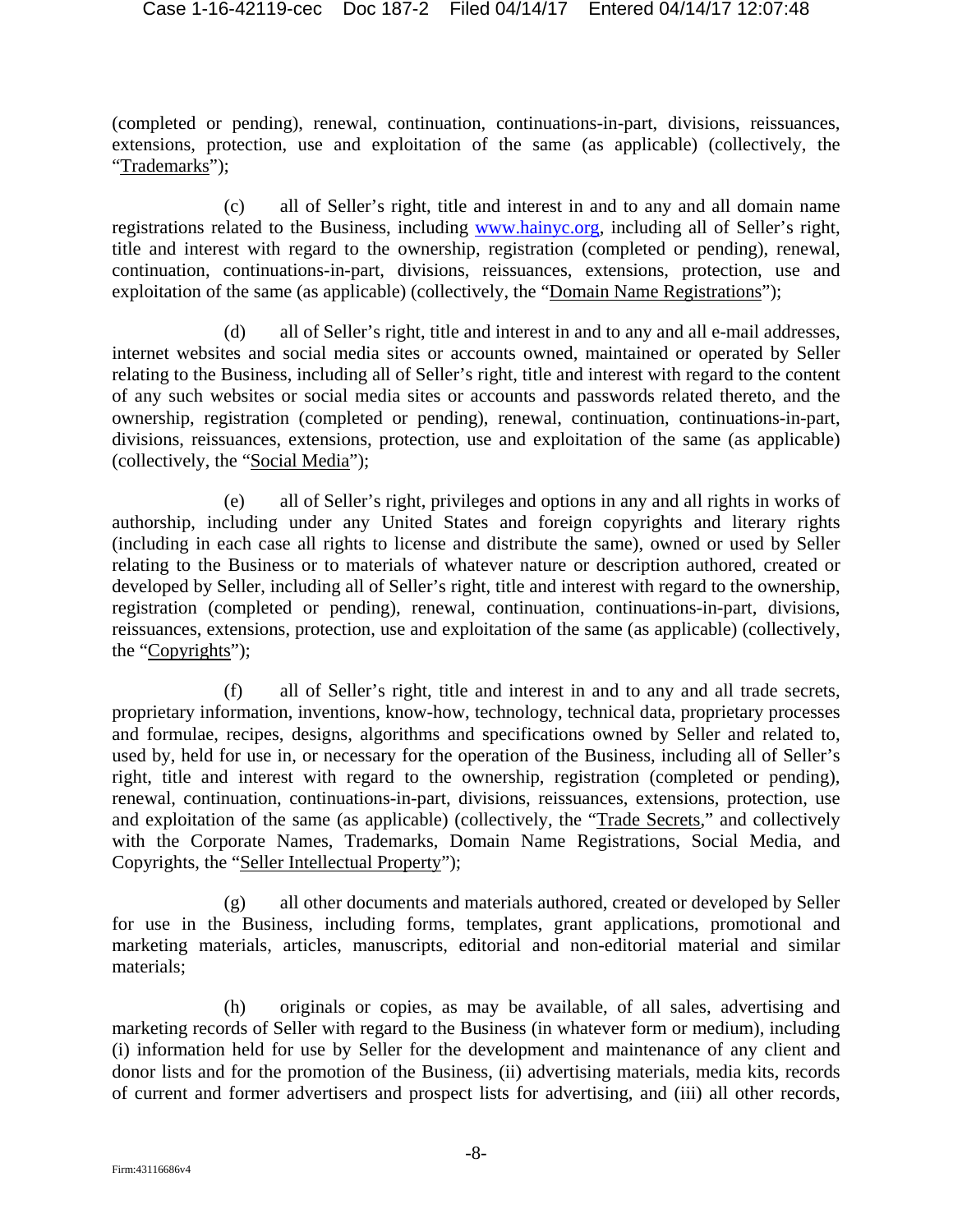files, data or information (including marketing information and market research data) held for use by Seller in connection with the foregoing (the "Marketing Records");

(i) originals or copies, as may be available, of all currently existing and historical lists and other information, data, statistics and other compilations of information relating to past, existing and potential vendors or suppliers of Seller (collectively, the "Vendor List");

(j) originals or copies, as may be available, of all currently existing and historical lists and other information, data, statistics and other compilations of information relating to former Employees and independent contractors of Seller, including copies of Form 1099s filed with respect to any independent contractors of Seller in the past three (3) years (collectively, the "Employee Records");

(k) originals or copies, as may be available, of all expired Contracts to which Seller is a party, including but not limited to any expired Contracts between Seller and any Governmental Authority, (the "Contract Records," and collectively with the Marketing Records, Vendor List and Employee Records, the "Acquired Records");

- (l) the goodwill relating to the Business;
- (m) all Permits, if any; and

(n) all pre-paid expenses, security deposits, rights of refund, returns or other claims of Seller against third parties related to the foregoing.

2.02. Excluded Assets. Anything contained in this Agreement to the contrary notwithstanding, the Acquired Assets shall not include the following assets, properties, interests and rights of Seller, wherever located (the "Excluded Assets"):

(a) all of Seller's cash, cash equivalents, accounts receivable, securities, bank accounts and rights thereunder;

(b) all of Seller's right, title and interest in and to any and all real property owned, leased or used by Seller;

(c) all software and computer programs, and computer hardware owned or used by Seller;

(d) all rights of Seller to any federal, state or local Tax benefit, claim or refund, except to the extent attributable to the Acquired Assets;

(e) any original books and records of Seller other than the Acquired Records, including Seller's corporate, financial and tax books and records, and any other books and records that Seller is or was required by Law (the "Excluded Records"); provided, however, that, if requested by Buyer, Buyer shall, at Buyer's sole cost and expense, be entitled to receive copies of all such Excluded Records in the possession of Seller or Seller's Affiliates as of the Closing Date: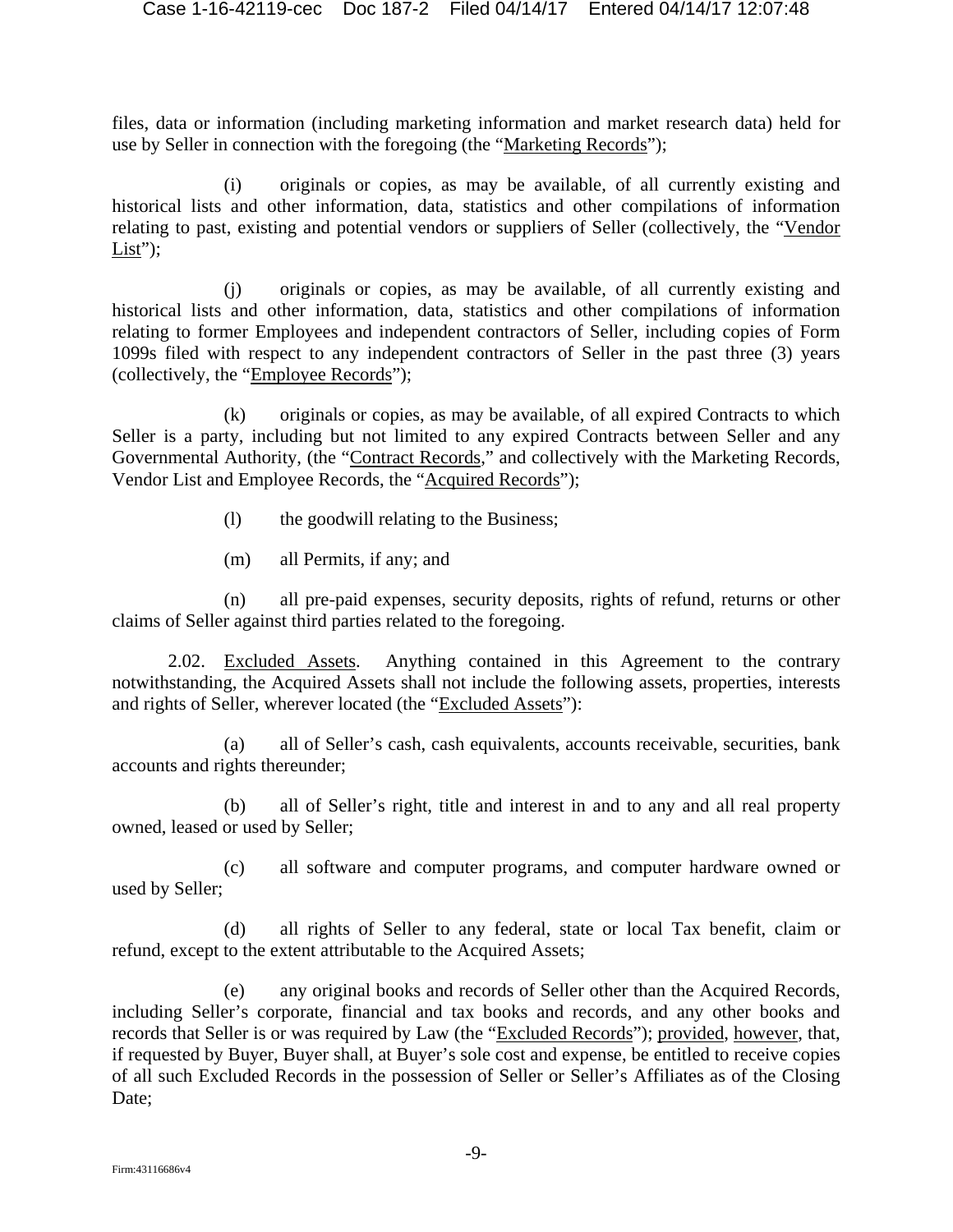(f) all Contracts and other agreements to which Seller is a party that are in effect as of the Effective Date;

(g) any policies and procedures of Seller relating to the Business;

(h) telephone and facsimile numbers relating to the Business;

(i) all benefits, proceeds and other amounts payable under any policy of insurance related to Seller's Business including, without limitation, claims under any directors and officers liability insurance policy arising prior to the Closing Date;

(j) all artwork owned by Seller or otherwise related to the Business and located at Seller's offices or in storage;

(k) all litigation claims or causes of action of Seller against any third party arising on or prior to the Closing Date and not specifically related to the Acquired Assets, including any action arising under Chapter 5 of the Bankruptcy Code;

(l) the 34 passenger bus retrofitted to accommodate wheelchairs owned by Seller and used in the Business; and

(m) all of Seller's right, title and interest in and to assets that do not constitute the Acquired Assets.

2.03. Excluded Liabilities. Notwithstanding anything to the contrary contained herein, Buyer shall not assume and under no circumstances shall Buyer be obligated to pay or assume, and none of the assets of Buyer shall be or become liable for or subject to, any Claims, interests, Encumbrances or other Liability of Seller currently existing or hereafter arising, or otherwise, whether or not disclosed to Buyer herein or on any Schedule hereto (collectively, the "Excluded Liabilities"). Seller shall retain and remain exclusively liable for all of the Excluded Liabilities. The intent and objective of Buyer and Seller is that Buyer does not assume, and no transferee liability will attach to Buyer pertaining to, any of the Excluded Liabilities.

Without limiting the generality of the foregoing, the term "Excluded Liabilities" includes the following:

(a) any Liabilities of Seller or any Affiliate of Seller arising out of or relating to the Acquired Assets or the operation of the Business on or prior to the Closing Date;

(b) any Liabilities of Seller or any Affiliate of Seller arising out of or relating to any of the Excluded Assets, or the ownership, operation, use or benefit thereof;

(c) any Liabilities of Seller or any Affiliate of Seller arising out of or relating to any Contracts of Seller or Affiliate of Seller, as applicable, including Contracts arising out of, or relating to, the Acquired Assets or the operating of the Business, or any Contracts arising out of, or relating to, the Excluded Assets;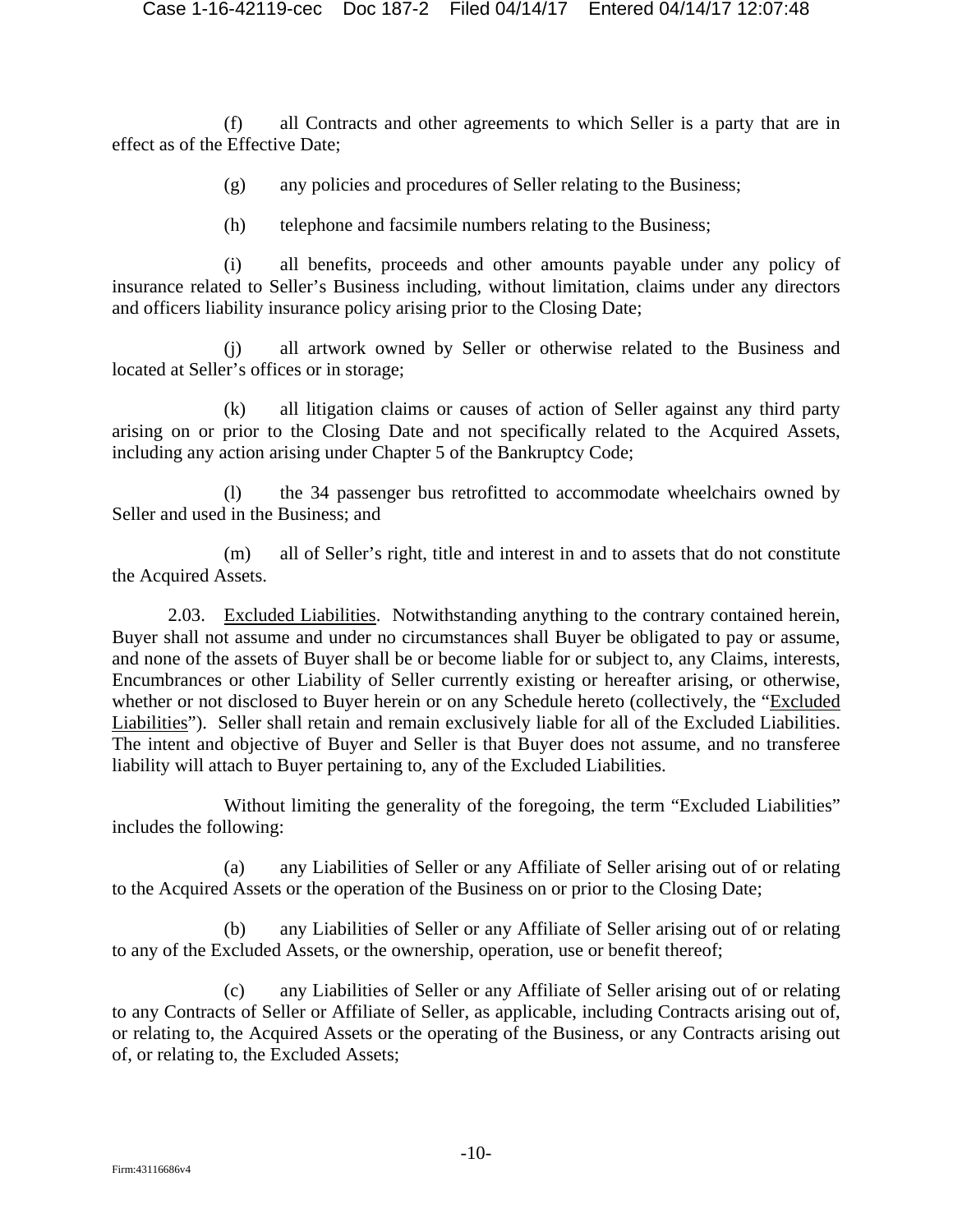(d) any Liabilities of Seller, whenever or however arising, under Contract, Law, Action or Order of any kind related to any Employee Plan or Contract with any Employee or former Employee or otherwise relating to an Employee or former Employee or his or her service (or potential service or termination of service) or employment (or potential employment or termination of employment) with Seller or any ERISA Affiliate, or other employment-related Liabilities of Seller arising on or prior to, or as a result of, the Closing, to any Employees, agents or independent contractors of Seller or any Affiliate of Seller, whether or not employed by Buyer after the Closing, or under any benefit arrangement with respect thereto, including any Liabilities under any Employee Plans ("Employee Liabilities");

(e) any Liabilities for Taxes, whether historical, current or deferred Taxes, incurred by Seller or any Affiliate of Seller, or arising on or prior to the Closing Date;

(f) any Liabilities arising out of or relating to any Actions or Orders against Seller, any Affiliate of Seller, or any of their respective owners, members, partners, directors, officers, managers, employees (including Employees) or agents, including any Liabilities arising from any facts, events or circumstances occurring on or prior to the Closing Date, in each case, of any kind or nature whatsoever and whether related to the Acquired Assets or the Business or otherwise and regardless of when commenced;

(g) any Liabilities of Seller, any Affiliate of Seller, or any of their respective owners, members, partners, directors, officers, managers, employees (including Employees) or agents arising as a result of any violation of Laws at any time by such Person, including any violation of Environmental Laws or any Laws in respect of Taxes, privacy, security, securities, health and safety, employment and labor; and

Date.

(h) any Liabilities of Seller or any Affiliate of Seller arising after the Closing

2.04. Closing; Closing Date. The closing (the "Closing") of the purchase and sale of the Acquired Assets hereunder shall take place at 10:00 a.m. at the offices of Epstein Becker & Green, P.C., 250 Park Avenue, New York, New York 10177, on the Effective Date (the "Closing Date"). At the Closing, Seller shall deliver, or cause to be delivered, to Buyer, each of the items set forth in Section 5.01(b), all in forms reasonably acceptable to Buyer and its counsel. At the Closing, Buyer shall deliver, or cause to be delivered, to Seller, each of the items set forth in Sections 5.02(b) and (c), including the Purchase Price set forth in Section 2.05, all in forms reasonably acceptable to Seller and its counsel. All transactions contemplated by this Agreement shall be deemed and treated consummated and shall be given effect as though consummated and occurred on and as of the Closing Date.

2.05. Purchase Price. At the Closing, Buyer shall pay and deliver to Seller an amount equal to Twenty Five Thousand Dollars (\$25,000) (the "Purchase Price").

2.06. Allocation of the Purchase Price. The Purchase Price shall be allocated to individual items, classes and categories of Acquired Assets and the restrictive covenants set forth in Section 6.01(a) in accordance with a schedule to be provided by Buyer to Seller within 90 days following the Closing Date. The parties agree that such allocation shall be in accordance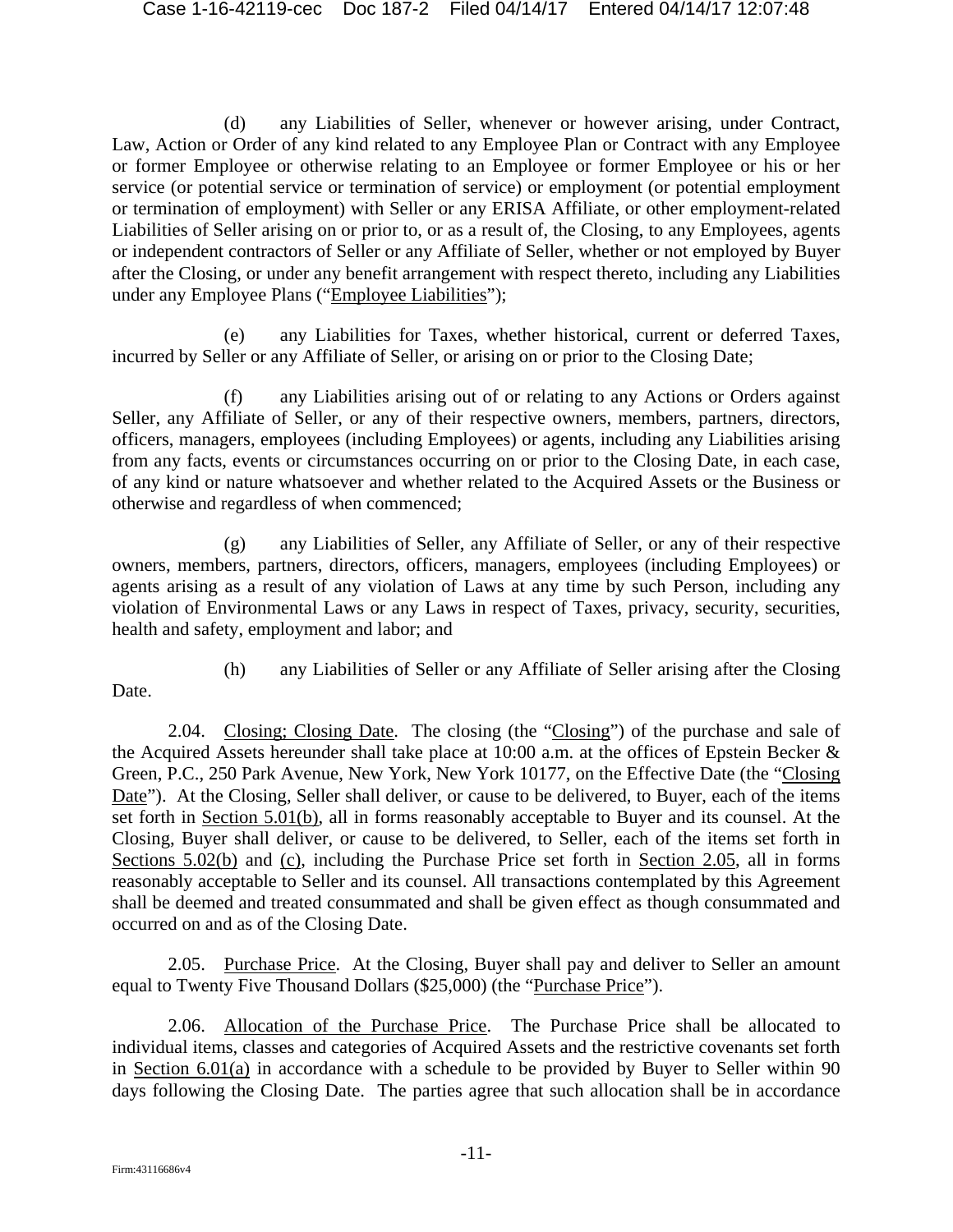with Section 1060 of the Code and the Treasury Regulations thereunder, shall be binding on each of Seller and Buyer for all purposes, and each party shall report the federal, state and local income and other Tax consequences of the transactions contemplated by this Agreement (including for purposes of IRS Form 8594) in a manner consistent with such allocation.

### **ARTICLE THREE**

### **REPRESENTATIONS AND WARRANTIES OF SELLER**

Seller hereby represents and warrants to Buyer, as of the Closing Date, as follows:

3.01. Organization; Good Standing; Qualification. Seller is a corporation duly organized, validly existing and in good standing under the laws of the State of New York. Seller has all requisite corporate power and authority to carry on its business as it now is being conducted, to own and transfer the Acquired Assets, and to execute, deliver and perform its obligations under this Agreement and under each Ancillary Document contemplated hereby to which Seller is a party.

3.02. Authority. Subject to Bankruptcy Court approval, Seller has full legal corporate right, power and authority to execute and deliver this Agreement and each Ancillary Document to which Seller is a party and to carry out the transactions contemplated hereby and thereby. Subject to Bankruptcy Court approval, the execution and delivery by Seller of this Agreement and each Ancillary Document to which Seller is a party and the consummation of the transactions contemplated hereby and thereby have been duly authorized by all requisite action on the part of Seller. This Agreement and each Ancillary Document to which Seller is a party have been duly executed and delivered by Seller, and constitute the legal, valid and binding obligations of Seller, enforceable against it in accordance with their respective terms, subject to Bankruptcy Court approval.

3.03. No Conflicts. The execution, delivery and performance of this Agreement and each Ancillary Document to which Seller is a party and the consummation of the transactions contemplated hereby and thereby by Seller will not (a) violate or conflict with the certificate of incorporation or by-laws or other constituent documents of Seller, (b) conflict with, or result in the breach of, or termination of, or constitute a default under (whether with notice or lapse of time or both), or accelerate or permit the acceleration of the performance required by any Contract, Permit, order, judgment or decree to which Seller is a party or by which any of its assets are bound or subject, (c) constitute a violation of any Law applicable to Seller or (d) result in the creation of any Encumbrance upon the capital stock, properties or other assets of Seller. Except for Bankruptcy Court approval, to Seller's Knowledge, no consent from any third party, including any Governmental Authority, is required on the part of Seller in connection with the execution, delivery and performance of this Agreement.

3.04. Compliance with Laws. Seller is and has been in compliance in all material respects with all applicable Laws, including any Laws applicable to Seller with respect to the Acquired Assets and the operation of the Business, and all Laws in respect of Taxes, privacy, security, the environment, securities, health and safety, employment and labor. Seller has not received written notice (whether addressed to Seller, any of its Affiliates, officers or directors, or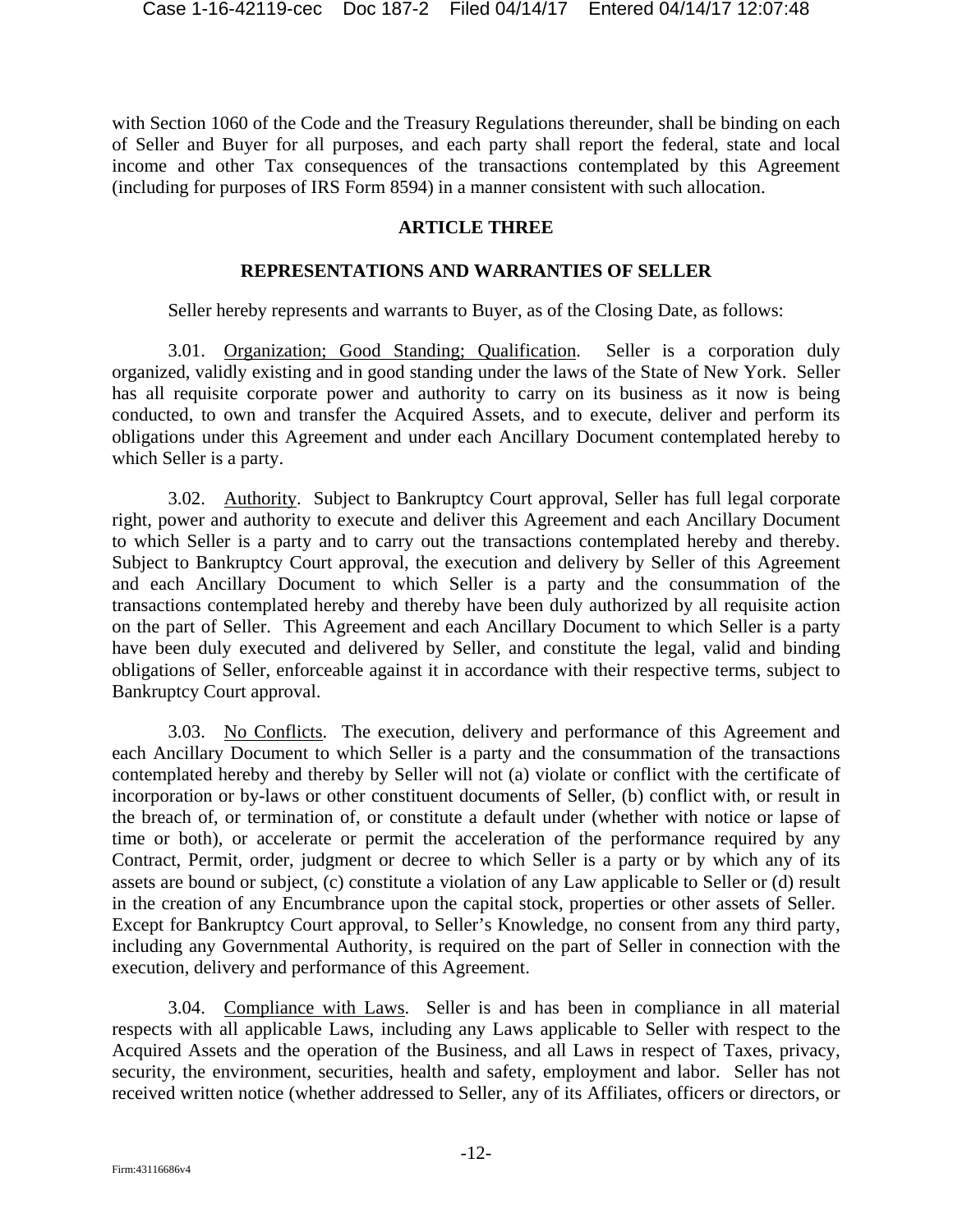otherwise) alleging any violation of Laws by Seller, Seller's Affiliates, or any of their respective owners, members, partners, directors, officers, managers, employees (including Employees) or agents, and to the Knowledge of Seller, no such allegations of violation have been made by any Person or Governmental Authority.

3.05. Actions. Other than the Bankruptcy Case and except as set forth on Schedule 3.05, there is no legal or administrative, private or governmental, action, investigation, lawsuit, proceeding, litigation, arbitration or investigation ("Action") pending or, to the Knowledge of Seller, threatened against Seller, any Affiliate of Seller or any of their respective owners, members, partners, directors, officers, managers, employees (including Employees) or agents relating to the Business or any of the Acquired Assets, before any Governmental Authority. Except as set forth on Schedule 3.05, there is no legally binding judgment, decree, order, injunction, administrative ruling, decision or award of any Governmental Authority ("Order") against Seller, any Affiliate of Seller or any of their respective owners, members, partners, directors, officers, managers, employees (including Employees) or agents relating to the Business or any of the Acquired Assets. Exempt Status

3.06. Exempt Status. Seller has provided Buyer with a letter from the IRS which recognizes that Seller is exempt from United States federal income taxes under Section 501(a) of the Code as an organization described under Section  $501(c)(3)$  of the Code and not a "private" foundation" as such term is defined in Section 509 of the Code (the "Determination Letter"). The Determination Letter has not been modified, limited or revoked, in whole or in part, and Seller has not been notified that the IRS is proposing to revoke, modify or limit the Determination Letter. There is no pending request by Seller for a redetermination or modification of tax-exempt status as an organization described in Section 501(c)(3) of the Code. Seller is in compliance with all of the terms, conditions, and limitations contained in the Determination Letter, if any, and Seller has not engaged in any activity or conduct of such nature that would warrant modification, limitation or revocation of the Determination Letter. Seller has not been notified that the IRS is proposing to investigate its continued qualification as an organization described in Section  $501(c)(3)$  of the Code or that there are any administrative or judicial proceedings pending or threatened which may adversely affect the classification of it as an organization described in Section 501(c)(3) of the Code and not a private foundation under Section 509 of the Code. Seller has made all filings necessary to maintain its status as an organization described in Section  $501(c)(3)$  of the Code.

3.07. Ownership; Subsidiaries. No Person directly or indirectly owns any class of Seller's equity interests. Seller does not own and has not owned, either directly or indirectly, any interest or investment (whether debt or equity) in or been a member of any corporation, partnership, joint venture, business trust or other entity during the previous twelve (12) month period other than HAI Ventures.

### 3.08. Sufficiency of Assets; Title to Acquired Assets; Absence of Liabilities.

(a) The Acquired Assets together with the Excluded Assets include all assets, properties and rights used or found useful by Seller in connection with the Business and the Acquired Assets constitute all assets that are necessary for Buyer to continue the Business as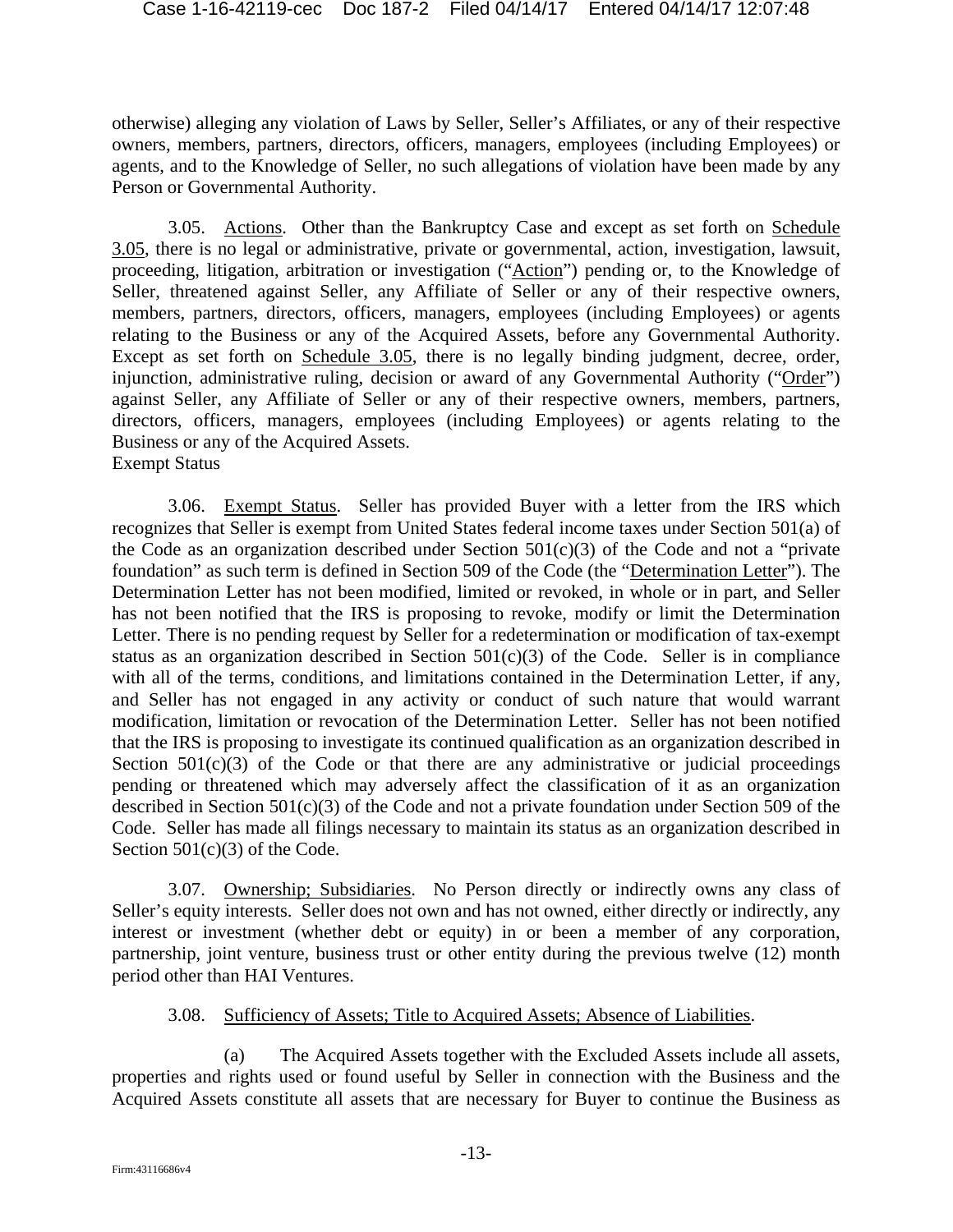historically and currently conducted following the Closing. Seller has not received any notice from any federal, state or local government agency that any of the Acquired Assets fail to conform in any material respect to any applicable Laws. Seller shall not, after Closing, have retained any assets, rights, titles or interests relating to or in the Acquired Assets.

(b) Seller is the sole and exclusive legal and equitable owner of the Acquired Assets and has good, valid, clear, indefeasible, insurable and marketable title to the Acquired Assets, free and clear of any and all Encumbrances, and there are no restrictions or limitations whatsoever upon Seller's right to transfer to Buyer, or Buyer's right, post-Closing, to improve or use any of the Acquired Assets. The Acquired Assets to be sold by Seller to Buyer pursuant to this Agreement are currently in the possession or control of Seller. Seller has not conveyed or otherwise transferred any of the Acquired Assets to any Person, except to Buyer pursuant to this Agreement. Upon the sale, assignment and transfer of the Acquired Assets under this Agreement, Buyer will own the Acquired Assets free and clear of all Encumbrances.

(c) There are no Liabilities currently existing or hereafter arising, or otherwise, relating to the Acquired Assets, whether or not disclosed to Buyer herein or on any Schedule hereto.

- 3.09. Intellectual Property.
	- (a) List. Schedule 3.09 sets forth all known Seller Intellectual Property.
	- (b) Ownership.

(i) Seller owns exclusively (beneficially and of record) all right, title and interest in and to all Seller Intellectual Property (and no other Person has any rights thereto), all Seller Intellectual Property, free and clear of any and all Encumbrances.

(ii) There are no Actions pending or, to the Knowledge of Seller, threatened, that may result in the revocation, cancellation or suspension, or any adverse modification of the ownership, of the Seller Intellectual Property.

(iii) No present or former Employee of Seller, and no other Person, owns or has any proprietary, financial or other interest, direct or indirect, in whole or in part, in any of the Seller Intellectual Property, or in any application therefor.

(iv) Seller has not transferred ownership of, or granted any license of or right to use, or authorized the retention of any rights to use, any Seller Intellectual Property to any other Person.

(v) Seller is not obligated to pay any royalties or licensing fees related to the Seller Intellectual Property to any Person.

(c) Registration.

(i) All of the Trademarks identified on Schedule 3.09 are duly registered with the United States Patent and Trademark Office and have not been abandoned or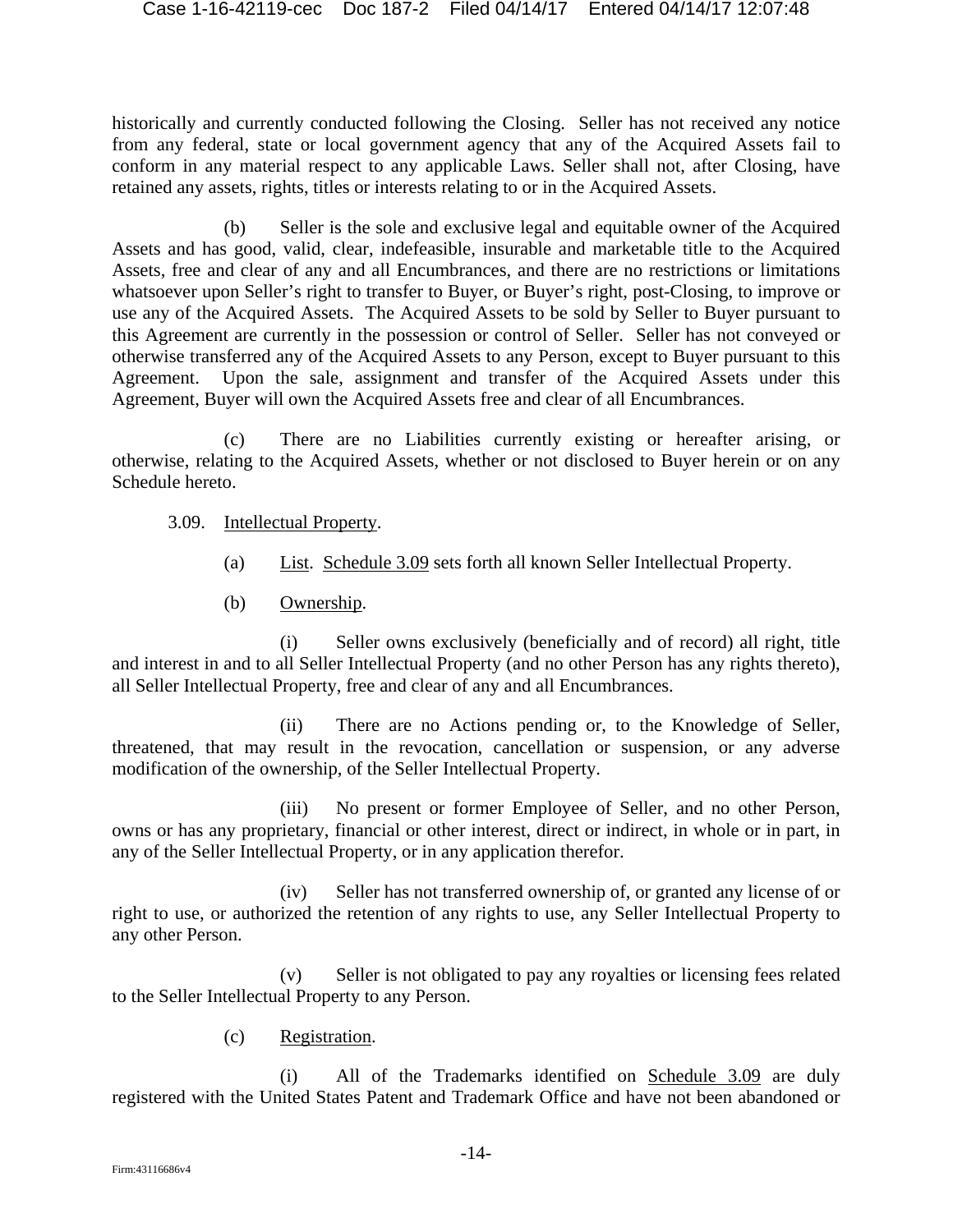allowed to lapse, and all applications for registration, if any, are being actively prosecuted and have not been abandoned or allowed to lapse.

(ii) The Domain Name Registrations have been validly registered with an authorized domain name registrar and the registration therefor is current through the Closing Date.

(iii) Seller has taken commercially reasonable actions to protect, preserve and maintain the Seller Intellectual Property, including the confidentiality of all Trade Secrets included in the Seller Intellectual Property.

(d) Non-Infringement.

(i) Seller does not infringe upon, unlawfully or wrongfully use, or misappropriate, and has not infringed upon, unlawfully or wrongfully used, or misappropriated, any Intellectual Property owned or claimed by any other Person.

(ii) Neither Seller or Seller's Affiliates nor any of their respective members, owners, partners, directors, officers, managers, employees (including Employees) or agents have received any claim, notice, charge or assertion (actual or constructive) from any Person alleging that Seller's or any of Seller's Affiliate's use of the Seller Intellectual Property or ownership or operation of any or all of the Acquired Assets infringes or has infringed upon, unlawfully or wrongfully uses or used, misappropriates or misappropriated, or otherwise violates or violated any Intellectual Property of any Person under the Laws of any jurisdiction relating to any of the Seller Intellectual Property.

(iii) To the Knowledge of Seller, there is no unauthorized or infringing use of, unlawful or wrongful use of, or misappropriation with respect to, any of the Seller Intellectual Property by any Person and Seller has not initiated any claim or other assertion of any infringement, unlawful or wrongful use, or misappropriation of the Seller Intellectual Property by any Person.

(iv) The ownership and use of the Seller Intellectual Property by Buyer as of the Closing will not infringe upon, unlawfully or wrongfully result in the use of, or result in the misappropriation by Buyer of any Seller Intellectual Property, nor will it violate the rights of any Person.

(e) Consummation of Transactions.

(i) None of the Seller Intellectual Property will be adversely affected by the consummation of the transactions contemplated by this Agreement.

(ii) After the Closing, Buyer will have the right to continue to use the Seller Intellectual Property in a manner consistent with Seller's past practices immediately prior to the Closing.

3.10. Employment.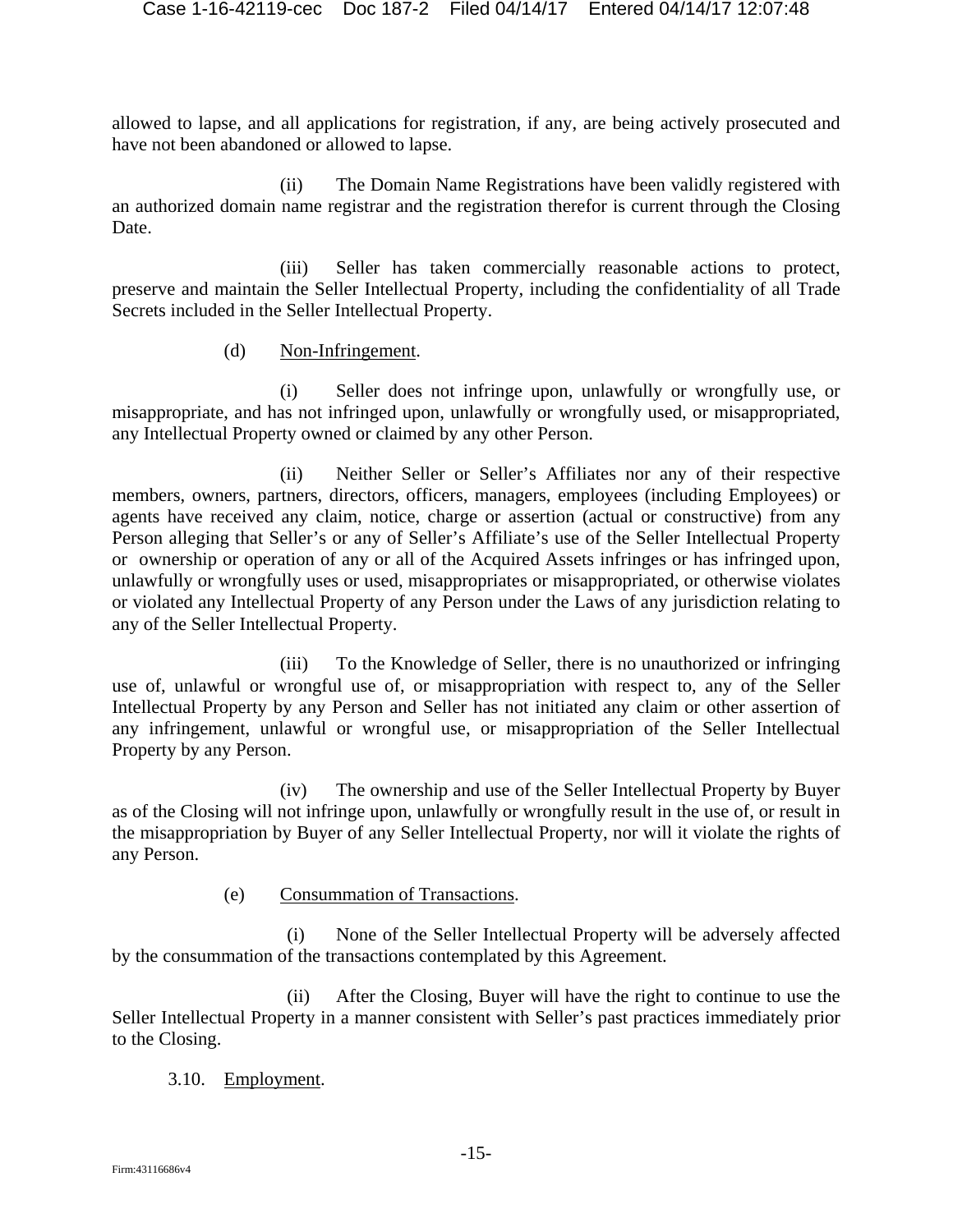(a) Seller does not currently have any Employees presently dedicating their time and effort, or providing any services whatsoever, in connection with the Business or the operation of the Acquired Assets.

(b) No (i) collective bargaining agreement exists or is currently being negotiated by Seller or any of Seller's Affiliates; (ii) application for certification of a collective bargaining agent is pending; (iii) demand has been made upon Seller or any of Seller's Affiliates for recognition by a labor organization; (iv) union representation question exists; (v) union organizing activities are, to the Knowledge of Seller, taking place; and (vi) employees of Seller or any of Seller's Affiliates are represented by any labor union or organization.

(c) There has not been and there is not presently pending or (to the Knowledge of Seller) threatened, and no event has occurred or circumstance exists (to the Knowledge of Seller) that could reasonably provide the basis for (i) any strike, slowdown, picketing, work stoppage, or employee grievance process, or (ii) any Action against or affecting Seller or any of Seller's Affiliates relating to an alleged violation of any Laws pertaining to labor relations, including any charge, complaint or unfair labor practices claim filed by an employee, union or other person with the National Labor Relations Board or any comparable Governmental Authority, organizational activity or other labor dispute against or affecting Seller, Seller's Affiliates or the operation of the Business.

(d) Buyer shall have no obligation, subsequent to the Closing Date, to hire or contract with any Person currently employed or contracted with by Seller, including any Employees, nor does Seller have any arrangements with any Employees or contractors of Seller that would create after the Closing an employment or contractual relationship with Buyer. Notwithstanding any other provisions of this Agreement to the contrary, Buyer is not assuming any Liability of Seller relating to any Employee Liabilities.

3.11. Permits. To Seller's Knowledge, (a) there are no federal, state, local and foreign governmental licenses, registrations, grants, franchises and other governmental authorizations and approvals necessary for the operation of the Acquired Assets and the Business (collectively, the "Permits") and, accordingly, (b) Seller does not hold any such Permits.

3.12. Contracts. To Seller's Knowledge, there are no Contracts currently in effect between Seller and any Person in connection with or relating to the Acquired Assets.

3.13. Financing Statements. There are no financing statements under the Uniform Commercial Code that name Seller as debtor or lessee filed in any state, except as set forth on Schedule 3.13 attached hereto. Except for those no longer in effect, Seller has not signed any financing statement or any security agreement under which a secured party thereunder may file any such financing statement securing a lien on any of the Acquired Assets.

3.14. Transactions With Affiliates. No director, officer or employee of Seller or member of the family of any such person, or any corporation, partnership, trust or other entity in which any such person, or any member of the family of any such person, has a substantial interest or is an officer, director, trustee, partner or holder of any equity interest, is a party to any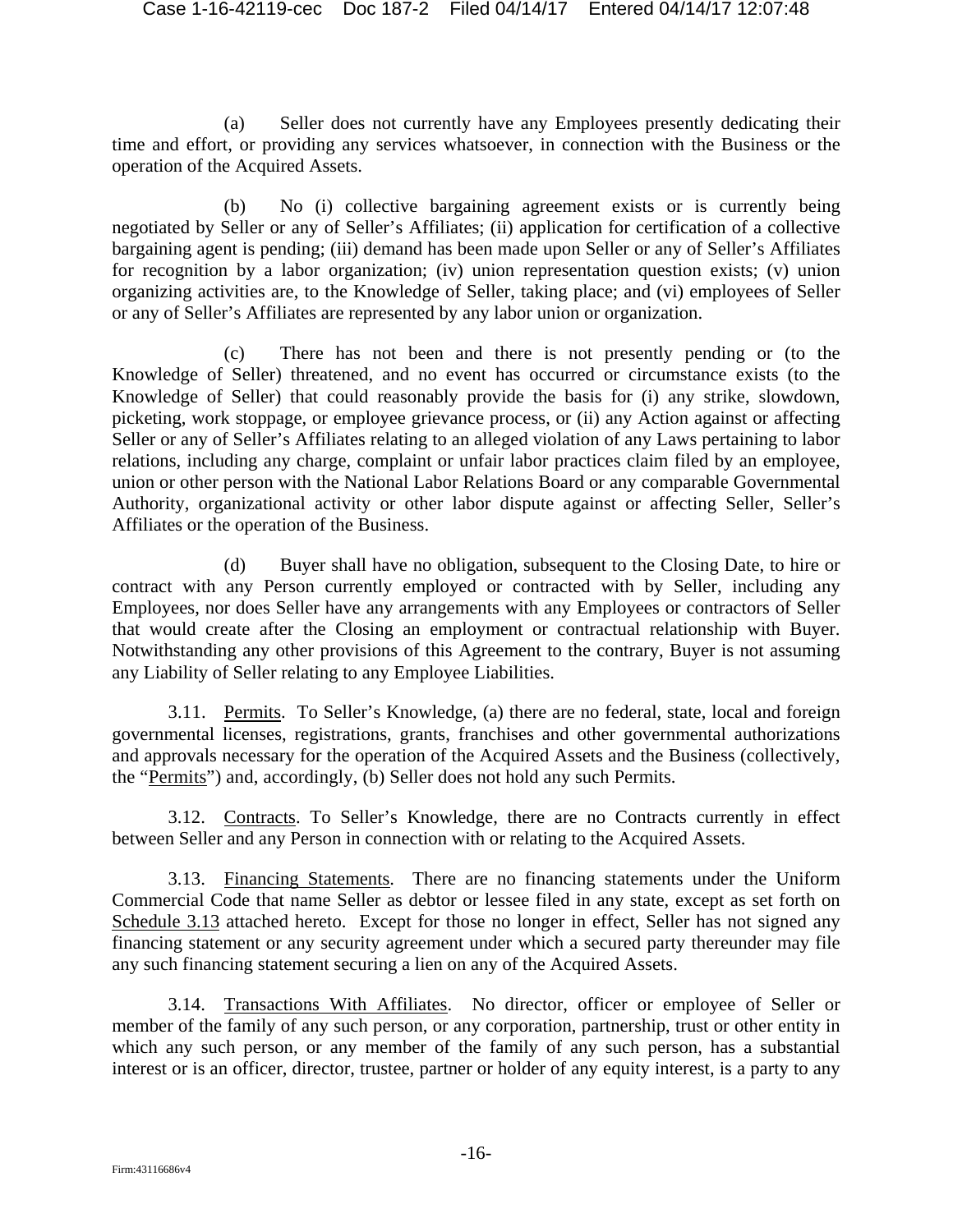transaction with Seller with respect to or relating to any of the Acquired Assets which will survive the Closing.

3.15. Brokers and Finders. Neither Seller nor any member, owner, director, manager, officer, employee or agent acting on behalf Seller, has engaged any finder or broker in connection with the transactions contemplated hereunder.

#### **ARTICLE FOUR**

### **REPRESENTATIONS AND WARRANTIES OF BUYER**

Buyer hereby represents and warrants to Seller, as of the Closing Date, as follows:

4.01. Organization, Good Standing and Qualification. Buyer is a corporation duly organized, validly existing and in good standing under the laws of the State of New York. Buyer has all requisite corporate power and authority to carry on its business as it now is being conducted and to execute, deliver and perform its obligations under this Agreement and under each Ancillary Document contemplated hereby to which Buyer is a party.

4.02. Authority. Buyer has full legal corporate right, power and authority to execute and deliver this Agreement and each Ancillary Document to which Buyer is a party and to carry out the transactions contemplated hereby and thereby. The execution and delivery by Buyer of this Agreement and each Ancillary Document to which Buyer is a party and the consummation of the transactions contemplated hereby and thereby have been duly authorized by all requisite action on the part of Buyer. This Agreement and each Ancillary Document to which Buyer is a party have been duly executed and delivered by Buyer, and constitute the legal, valid and binding obligations of Buyer, enforceable against it in accordance with their respective terms.

4.03. Actions. There are no Actions pending, or to the knowledge of Buyer, threatened, against Buyer challenging the validity or propriety of the transactions contemplated by this Agreement. There are no Orders against Buyer which materially adversely affect Buyer's ability to acquire the Acquired Assets, or which would interfere in any material respect with the transactions contemplated by this Agreement.

4.04. Brokers and Finders. Neither Buyer nor any nor any member, owner, director, manager, officer, employee or agent acting on behalf of Buyer, has engaged any finder or broker in connection with the transactions contemplated hereunder.

#### **ARTICLE FIVE**

### **CLOSING CONDITIONS**

5.01. Conditions to Buyer's Obligation to Close. The obligation of Buyer to purchase and pay for the Acquired Assets to be sold to Buyer at Closing is subject to the fulfillment or waiver of each of the following conditions:

(a) Representations and Warranties. Each of the representations and warranties of the Seller set forth in Article Three hereof will be true, accurate and correct in all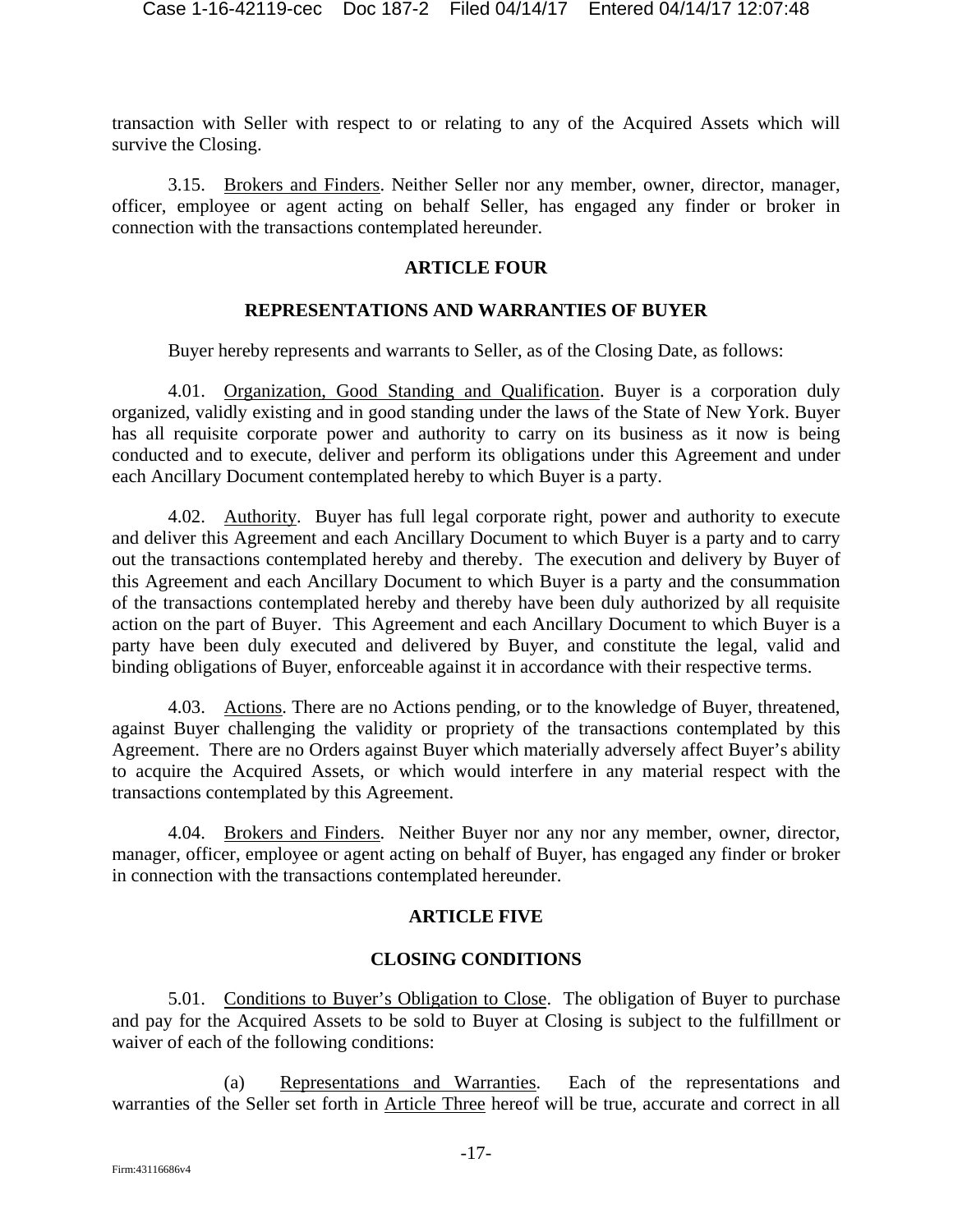material respects on the date of Closing, unless such representations and warranties relate specifically to an earlier date, in which case they will have been true, accurate and correct on such earlier date.

(b) Documents and Deliverables. Buyer will have received prior to or at the Closing all of the following documents or deliverables, each in form and substance satisfactory to Buyer:

(i) All certificates of title and other documents evidencing an ownership interest conveyed as part of the Acquired Assets;

(ii) A General Assignment, Conveyance, and Bill of Sale in or substantially in the form attached hereto as Exhibit A, dated as of the Closing Date and duly executed by Seller, conveying to Buyer good and marketable title to the Acquired Assets and valid title to all intangible assets that are a part of the Acquired Assets, free and clear of Encumbrances;

(iii) An Intellectual Property Assignment Agreement in or substantially in the form attached hereto as Exhibit B (the "Intellectual Property Assignment"), dated as of the Closing Date and duly executed by Seller, assigning to Buyer all of Seller's right, title and interest in and to the Seller Intellectual Property;

(iv) Copies of resolutions duly adopted by the Board of Directors of Seller, authorizing and approving the performance of the transactions contemplated hereby and the execution and delivery of this Agreement and the documents described herein, certified as true and of full force as of the Closing, by the appropriate officers or other representatives of Seller;

(v) A copy of a final and non-appealable Sale Order entered by Bankruptcy Court, which provides that the sale of the Acquired Assets is:

(A) Pursuant to section 363(f) of the Bankruptcy Code, free and clear of all liens, claims, encumbrances and interests, and set-off rights, whether known or unknown, disputed, contingent, actual, or otherwise, arising prior to Closing;

(B) to a good faith purchaser; and

(C) to Buyer with no successor liability; and

(vi) Such other instruments and documents as Buyer reasonably deems necessary to effect the transactions contemplated hereby.

(c) SeaChange Grant Funding. In connection with a grant of funds in the amount of One Hundred Thousand Dollars (\$100,000) (the "Grant Funds") to be made by SeaChange Capital Partners to Buyer in furtherance of Buyer's charitable mission, prior to Closing the Grant Funds shall have been deposited with a third party escrow agent pursuant to the terms of a Grant Agreement or an Escrow Agreement, as applicable, which are acceptable to Buyer.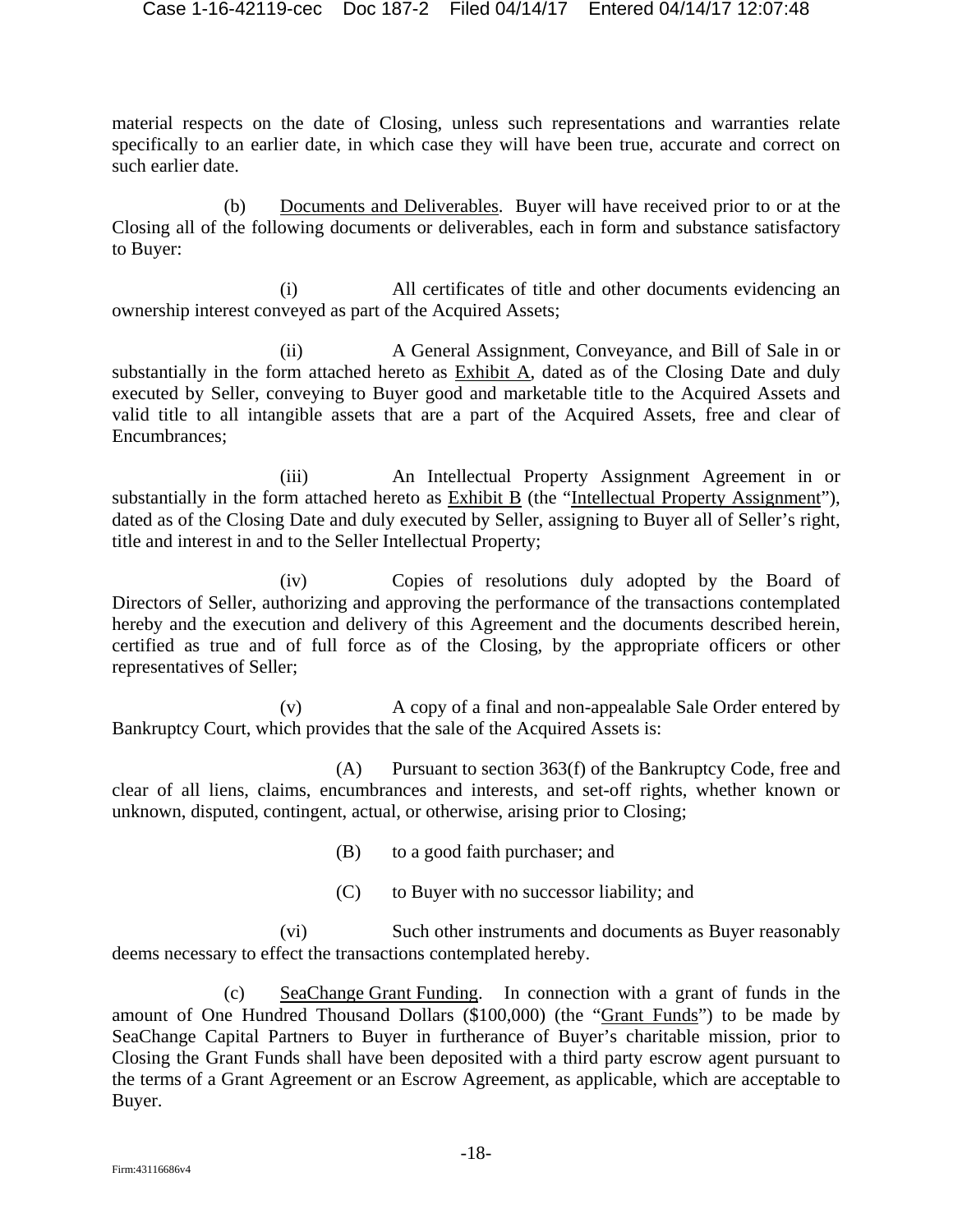5.02. Conditions to Seller's Obligations to Close. The obligation of Seller to sell the Acquired Assets to Buyer at the Closing is subject to the fulfillment or waiver, on or before the Closing, of each of the following conditions:

(a) Representations and Warranties. The representations and warranties of Buyer contained in Article IV hereof shall be true and correct as of the Closing, unless such representations and warranties relate specifically to an earlier date, in which case they will have been true, accurate and correct on such earlier date.

(b) Purchase Price. Seller shall have received payment of the Purchase Price due to Seller in accordance with Section 2.05.

(c) Documents and Deliverables. Seller will have received prior to or at the Closing all of the following documents or deliverables, each in form and substance satisfactory to Seller:

(i) the Intellectual Property Assignment Agreement, dated as of the Closing Date and duly executed by Buyer;

(ii) Copies of resolutions duly adopted by the Board of Directors of Buyer, authorizing and approving the performance of the transactions contemplated hereby and the execution and delivery of this Agreement and the documents described herein, certified as true and of full force as of the Closing, by the appropriate officers or other representatives of Buyer; and

(iii) Such other instruments and documents as Seller reasonably deems necessary to effect the transactions contemplated hereby.

### **ARTICLE SIX**

### **POST-CLOSING COVENANTS**

6.01. Restrictive Covenants.

(a) Non-Competition. Commencing on the Closing Date and for a period of two (2) years thereafter (the "Restricted Period"), Seller shall not directly or indirectly own, manage, control, operate, participate in, or consult with any business substantially similar to the Business located in the New York Metropolitan Area.

(b) Non-Interference. During the Restricted Period, Seller shall not, and shall cause its Affiliates, directors, managers, officers, employees and agents (the "Covenantors") not to, directly or indirectly, interfere with, or discourage, any existing or prospective customer, donor, supplier or other business associate of Buyer from maintaining the same or similar relationship with respect to the Business or the Acquired Assets with Buyer as any such business associate maintained with Seller with respect to the Business or the Acquired Assets prior to Closing.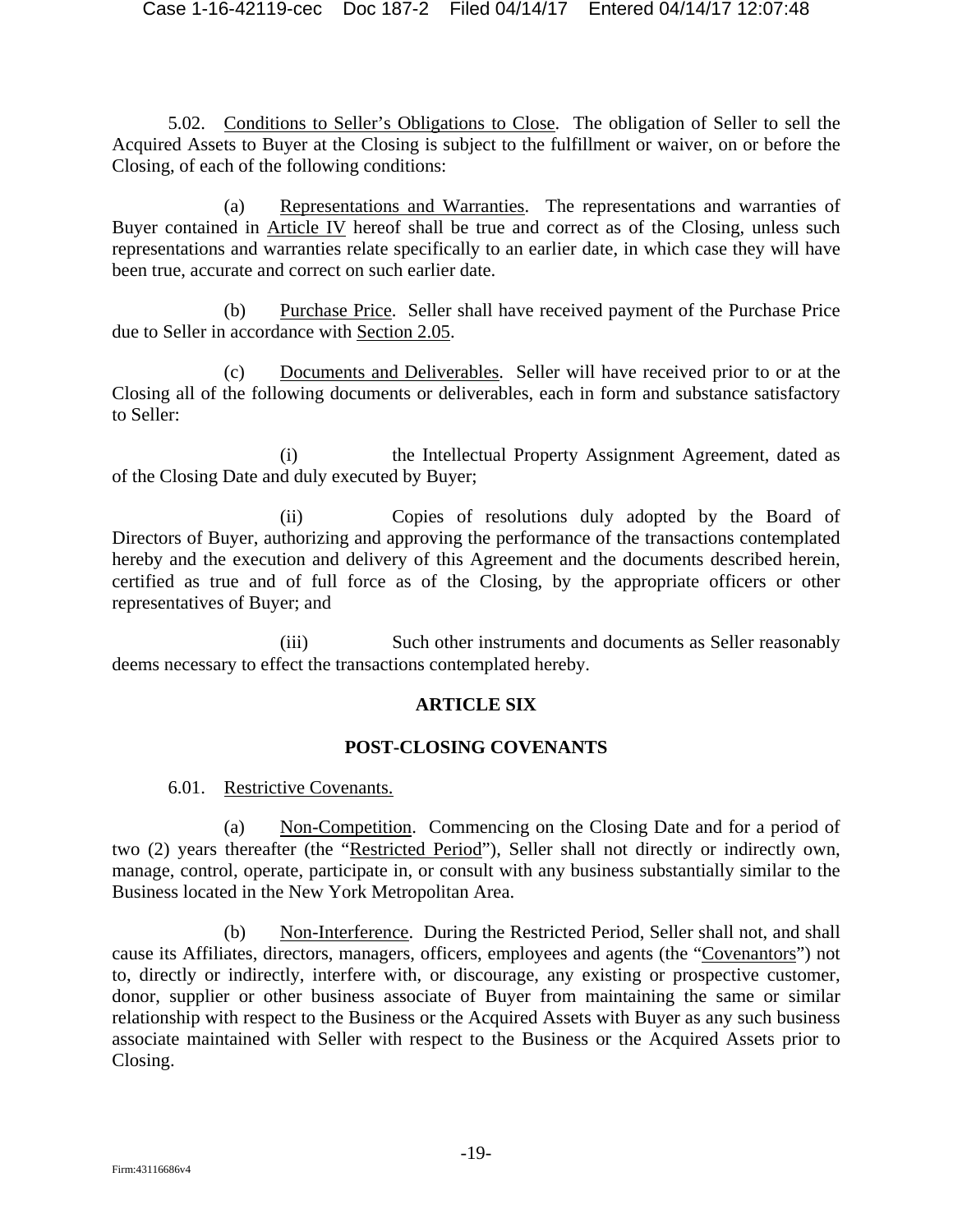(c) Non-Solicitation. During the Restricted Period, Seller shall not, and shall cause the Covenantors not to, directly or indirectly through any other Person (whether as an owner, member, stockholder, partner, employee, corporate officer, director, manager, consultant, agent or in any other capacity): (i) solicit, induce, hire, employ or otherwise engage, or attempt to do any of the foregoing, as an employee, independent contractor, consultant or otherwise, any Person who (x) is engaged or retained by Buyer or any of its Affiliates to end such Person's relationship with Buyer or any of its Affiliates, or (y) was engaged or retained by Buyer or any of its Affiliates within the preceding twelve (12) month period prior to such solicitation, inducement, hiring, employment or engagement (or attempt to do any of the foregoing); or (ii) in any way take actions that could reasonably be expected to interfere adversely with the relationship between any such Person and Buyer or any of its Affiliates.

(d) Non-Disparagement. During the Restricted Period, Seller shall not, and shall cause the Covenantors not to, make or cause to be made, directly or indirectly, at any time, any disparaging or derogatory statements concerning the Business, the Acquired Assets, Buyer or any of their respective businesses, services, reputations or prospects, or any of their past or present owners, members, partners, officers, directors, managers, employees, agents or advisors.

(e) Non-Disclosure. During the Restricted Period, Seller shall not, and shall cause the Covenantors not to, use or disclose in any manner. directly or indirectly, any proprietary or confidential information or trade secrets concerning Buyer or the Acquired Assets (collectively, the "Confidential Information"); provided, however, that Seller or the Covenantors may disclose the Confidential Information (i) to the extent required to do so by court order, Law or similar compulsion, or (ii) to the extent that such Confidential Information is generally known to and available for use by the public other than as a result of Seller's acts, or omissions to act, in violation of this Section 6.01(e).

(f) Reasonableness. Seller acknowledges and agrees that: (i) each of the covenants set forth in this Section 6.01 is necessary for the protection of the legitimate business interests of Buyer or Buyer's Affiliates and that the nature and scope of each such covenant is reasonable; and (ii) any violation or breach of said covenants will result in immediate and irreparable injury to Buyer or Buyer's Affiliates and there may be no adequate remedy at law for any violation or breach of said covenants, and Buyer or Buyer's Affiliates will therefore be entitled to injunctive relief without the necessity of posting any bond or showing any actual damages in the event of a violation or breach or threatened violation or breach thereof by Seller.

(g) Blue Pencil. If, at the time of enforcement of any provision of Sections 6.01(a), (b), (c) or (d) or (e) above, a court of competent jurisdiction holds that the restrictions stated therein are unreasonable under circumstances then existing, the parties hereto agree that the maximum period, scope, or geographical area reasonable under such circumstances will be substituted for the stated period, scope or area and that such court shall be allowed to revise the restrictions contained herein to cover the maximum period, scope and area permitted by Law.

(h) Survival. The provisions of this Section 6.01 shall survive the Closing of the transactions contemplated hereunder for a period of two (2) years thereafter.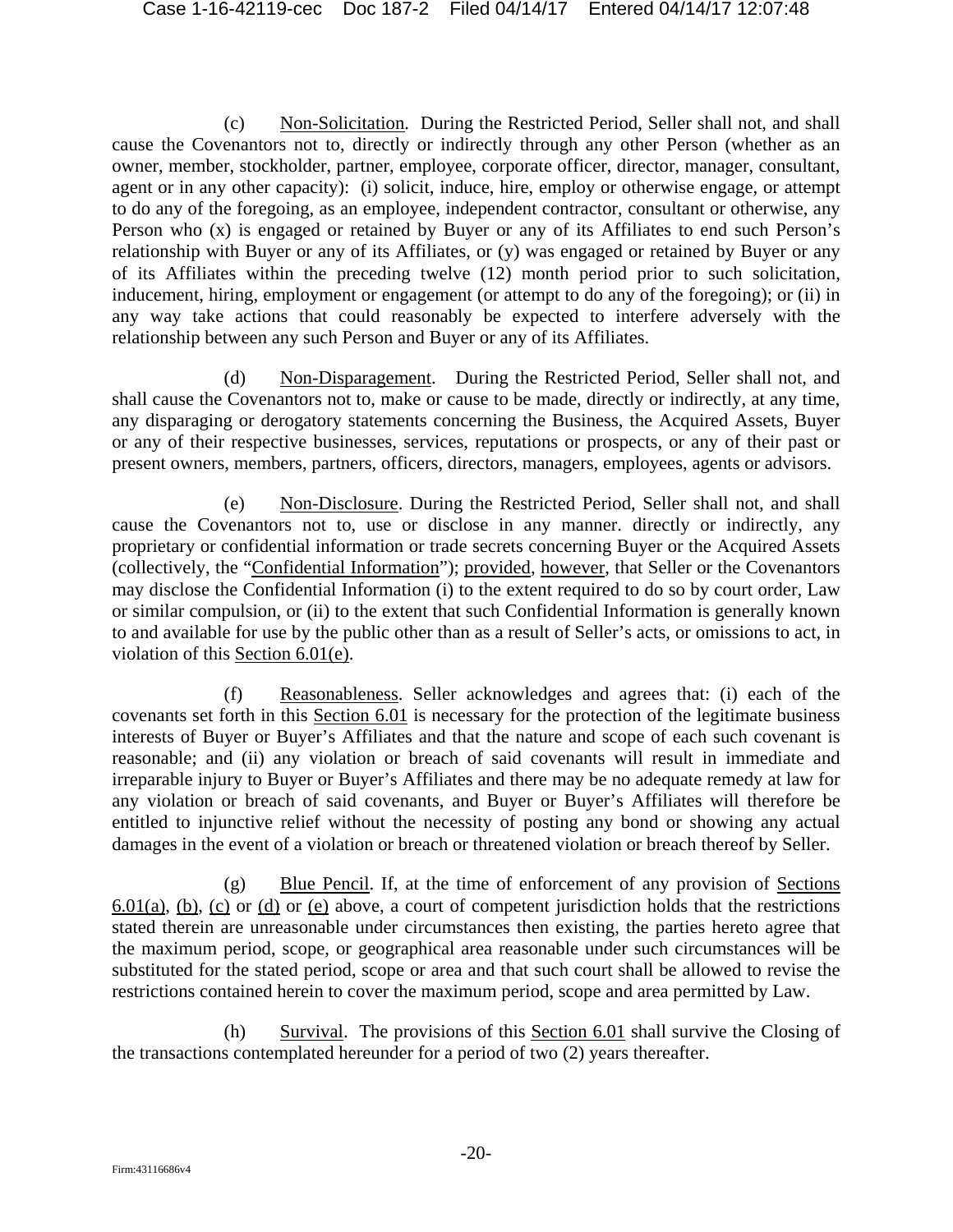6.02. Press Releases. Seller shall obtain the prior written approval of Buyer prior to issuing any press release or other public communication concerning the transactions contemplated by this Agreement; it being agreed that such approval shall not be unreasonably withheld; provided, however, that nothing in this Section 6.02 shall prevent Seller from filing with the Bankruptcy Court or otherwise disclosing this Agreement and its terms, or any related documents or other information that is required to be filed or disclosed in connection with the Bankruptcy Case.

6.03. Corporate Names and Logos. From and after the Closing Date or as soon thereafter as practicable, Seller shall cease using the Corporate Names or any variation thereof or any name or logo which may reasonably be expected to be confused with the Corporate Names being transferred to Buyer hereunder in connection with any activity of Seller at any time after the Closing Date. Seller shall amend its certificate of incorporation and take all other actions necessary to change its legal name to one sufficiently dissimilar to Seller's present name, in Buyer's judgment, to avoid confusion and shall amend the caption of the Bankruptcy Case to reflect such name change.

6.04. Further Assurance. Each of the parties hereto agrees to execute such instruments and take such further action, if any, as may be reasonably requested by any other parties hereto in order to assure such requesting party of the rights and benefits intended by this Agreement, it being understood that the expense of any such action shall be borne by the party requesting the same.

6.05. Payments from Third Parties. In the event that, on or after the Closing Date, Seller shall receive any payments or other funds due Buyer relating to services provided by Buyer following the Closing in connection with the Business or the Acquired Assets being acquired by Buyer hereunder, then Seller shall promptly forward such funds to Buyer in such manner as Buyer shall reasonably request from time to time.

6.06. Tax Matters. Seller and Buyer shall provide each other with such cooperation and information as either of them may reasonably request of the other in filing any Tax return, amended return or claim for refund, determining a liability for Taxes or a right to a refund of Taxes or in connection with any audit or other proceeding in respect of Taxes (each, a "Tax Proceeding"). Such cooperation shall include the retention and (upon the other party's request) the provision of records and information which are reasonably relevant to any such Tax return or Tax Proceeding and making employees available on a mutually convenient basis to provide additional information and explanation of any material provided hereunder. Any information obtained under this Section 6.06 shall be kept confidential in accordance with Section 6.01(e), except as may be otherwise necessary in connection with the filing of Tax returns or claims for refund or in conducting an audit or other proceeding or as otherwise required by Law.

6.07. Retention of Records. For a period of two (2) years after the Closing, upon reasonable notice and during regular business hours and at mutually agreeable times, Buyer shall cooperate with Seller or any successor in interest, to provide access to, and copies of (at the sole cost and expense of Seller), the Acquired Records. Buyer shall be obligated to provide Seller with access to any books or records pursuant to this Section 6.07 where such access would violate any Law.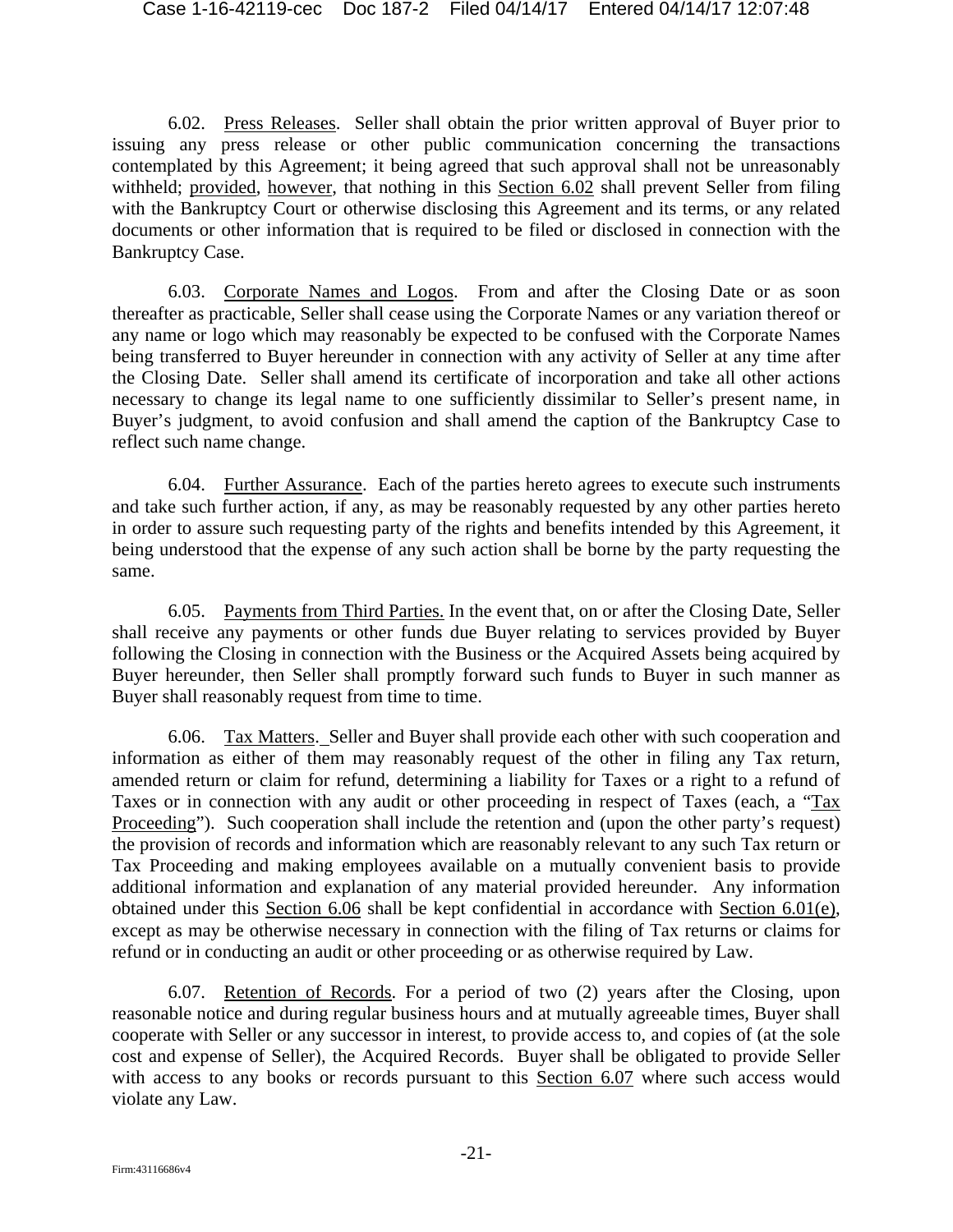### **ARTICLE SEVEN**

### **MISCELLANEOUS PROVISIONS**

7.01. Entire Agreement; Amendment. This Agreement and the Schedules hereto contain all of the representations, warranties, and agreements of the parties hereto with respect to the subject matter hereof, and all prior understandings, representations, and warranties (whether oral or written) with respect to such matters are superseded by this Agreement. This Agreement may not be amended, modified, waived, discharged, or terminated except by an instrument in writing signed by the party against whom enforcement of the change, waiver, discharge, or termination is sought. The Schedules attached hereto, together with all documents incorporated by reference therein, form an integral part of this Agreement.

7.02. Governing Law and Jurisdiction. This Agreement and the legal relations between the parties hereto will be governed by and construed in accordance with the laws of the State of New York, without application of its principles of conflicts of law. The parties agree that the Bankruptcy Court shall retain exclusive jurisdiction to enforce the provisions of this Agreement and the Sale Order. With respect to the above jurisdiction, the parties expressly and irrevocably (a) consent and submit to the personal jurisdiction of such court in any such action or proceeding, (b) waive any claim or defense in any such action or proceeding based on any alleged lack of personal jurisdiction, improper venue, or f*orum non conveniens* or any similar basis, and (c) waive all rights, if any, to trial by jury with respect to any such action or proceeding.

7.03. Assignment. This Agreement shall inure to the benefit of and be binding on the successors, permitted assigns, heirs and legal representatives, as the case may be, of each of the parties hereto. No assignment of this Agreement or any rights hereunder shall be effective without the written consent of the parties hereto.

7.04. Designations and Notices. Any notices or other communications required or permitted hereunder, except as may otherwise be provided in this Agreement, will be deemed given if mailed by overnight delivery or certified mail, return receipt requested, postage prepaid, addressed as follows, or to such other address as any party shall designate by notice duly given hereunder:

(a) If to Seller, to it at:

Hospital Audiences, Inc. d/b/a Healing Arts Initiative

\_\_\_\_\_\_\_\_\_\_\_\_\_\_\_\_\_\_\_\_\_\_\_\_\_\_ \_\_\_\_\_\_\_\_\_\_\_\_\_\_\_\_\_\_\_\_\_\_\_\_\_\_

Attention: John Keefe Email:

With a copy to:

Klestadt Winters Jureller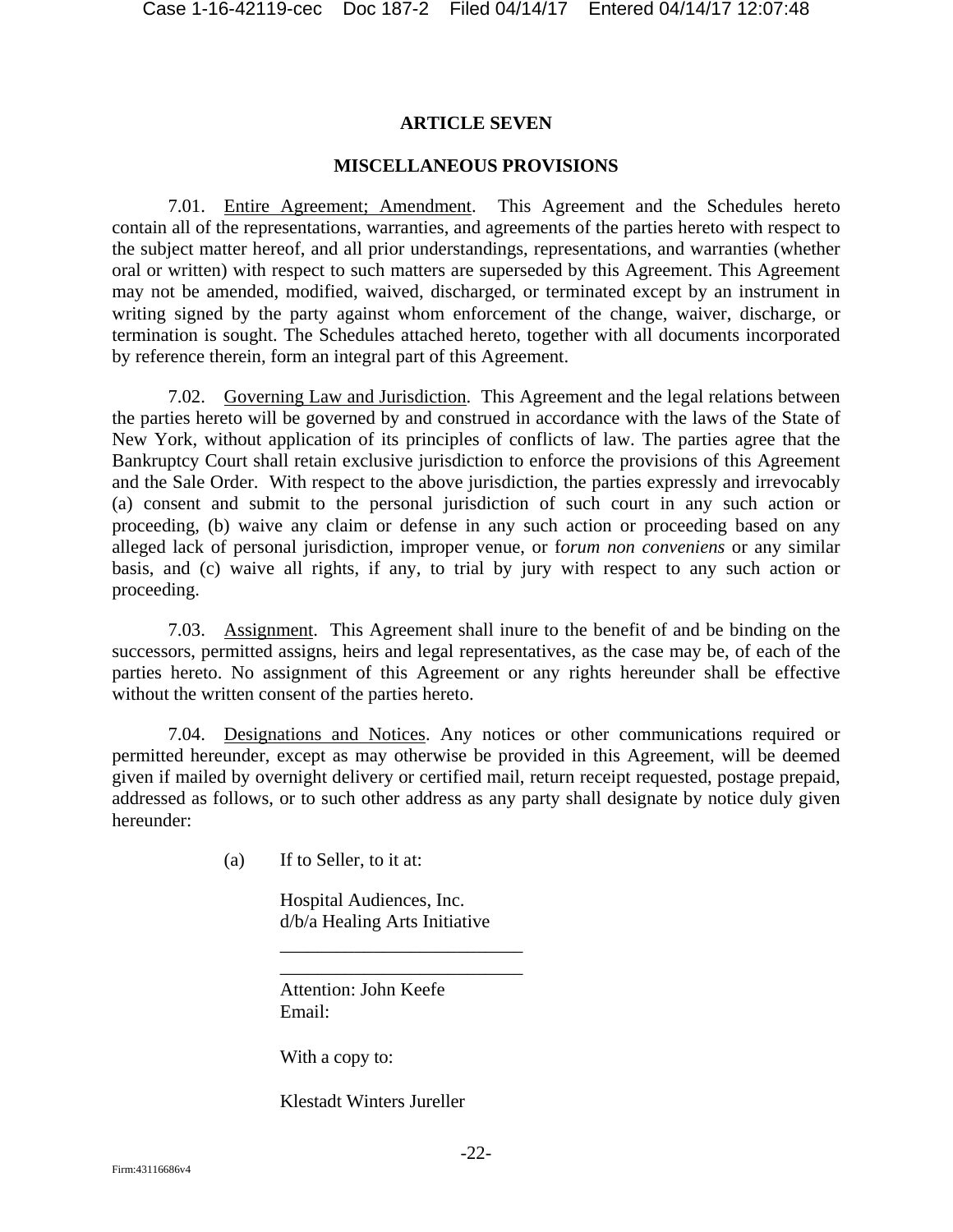Southard & Stevens, LLP 200 West 41st Street, 17th Floor New York, New York 10036-7203 Attn: Fred Stevens, Esq. Email: fstevens@klestadt.com

If to Buyer, to it at:

Young Adult Institute, Inc. 460 West  $34<sup>th</sup>$  Street,  $11<sup>th</sup>$  Floor New York, NY 10001 Attn: Russell Miness, Esq. Email: russell.miness@yai.org

With a copy to:

Epstein Becker & Green, P.C. 250 Park Avenue New York, New York 10177 Attention: Wendy G. Marcari, Esq. Email: wmarcari@ebglaw.com

7.05. Severability. If any one or more of the provisions of this Agreement is adjudged to any extent invalid, unenforceable, or contrary to law by a court of competent jurisdiction, each and all of the remaining provisions of this Agreement will not be affected thereby and shall be valid and enforceable to the fullest extent permitted by law.

7.06. Construction. The provisions of this Agreement shall be deemed prepared jointly by the parties hereto with the intent that no provision hereof is to be strictly construed against any party by reason of the preparation or negotiation of this Agreement.

7.07. Expenses. Except as may be otherwise provided in this Agreement, each party shall be responsible for its own expenses and costs of attorneys, accountants and consultants.

7.08. Effective Date. The effective date of the transactions contemplated by this Agreement shall be the Closing Date.

7.09. Defense of Orders. If, following the Closing, the Sale Order, or any other order of the Bankruptcy Court relating to this Agreement shall be appealed (or a petition for certiorari or motion for rehearing or reargument shall be filed with respect thereto), Seller, at Seller's expense, shall take all commercially reasonable steps as may be appropriate to defend against such appeal, petition or motion, and Buyer agrees to cooperate in such efforts, and each party hereto shall endeavor to obtain an expedited resolution of such appeal.

7.10. Counterparts. This Agreement (a) may be executed by the parties hereto in separate counterparts, each of which shall be deemed to constitute an original, but all of which together shall constitute one and the same agreement, (b) will be considered fully executed when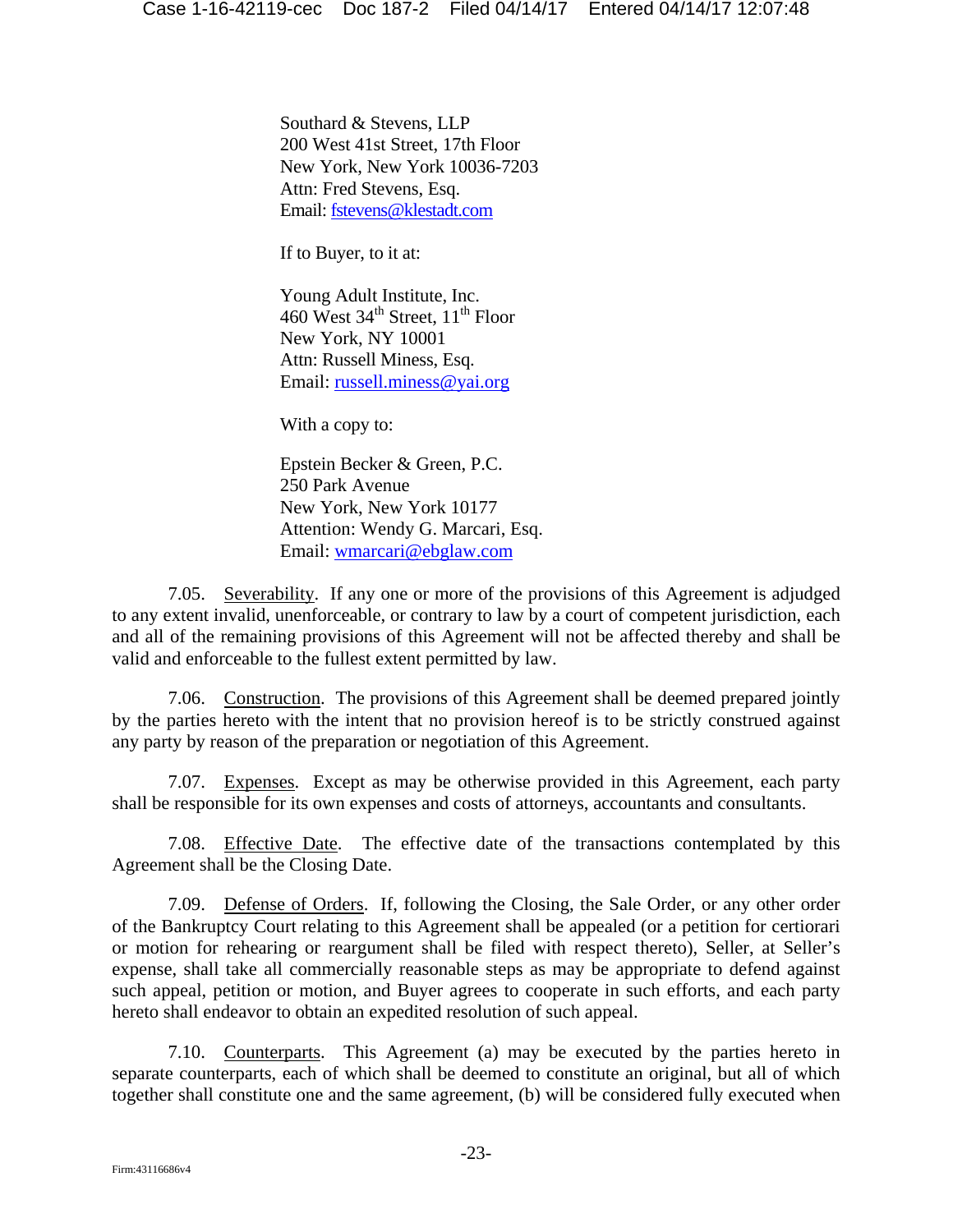all parties hereto have executed an identical counterpart, notwithstanding that all signatures may not appear on the same counterpart, and (c) may be executed and delivered via facsimile or electronically by a party, and shall be binding upon such party as if executed by original signature and personally delivered.

# **[SIGNATURE PAGE FOLLOWS]**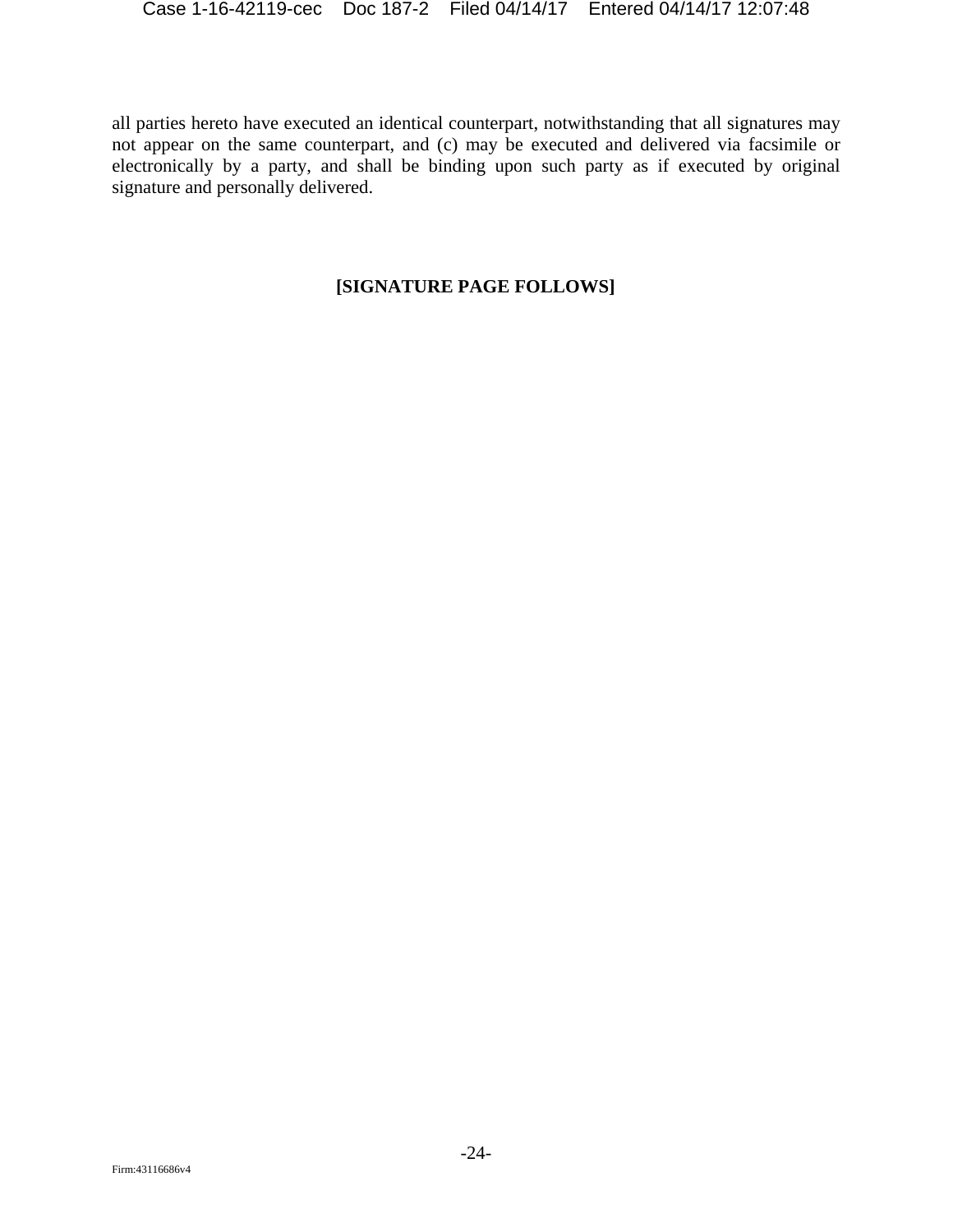**IN WITNESS WHEREOF,** the parties have caused this Asset Purchase Agreement to be executed as of the date first above written.

### **SELLER:**

### **HOSPITAL AUDIENCES, INC. D/B/A HEALING ARTS INITIATIVE**

| By:    |  |
|--------|--|
| Name:  |  |
| Title: |  |

### **BUYER:**

# **YOUNG ADULT INSTITUTE, INC.**

| By:    |  |
|--------|--|
| Name:  |  |
| Title: |  |

 *[Signature Page to Asset Purchase Agreement]*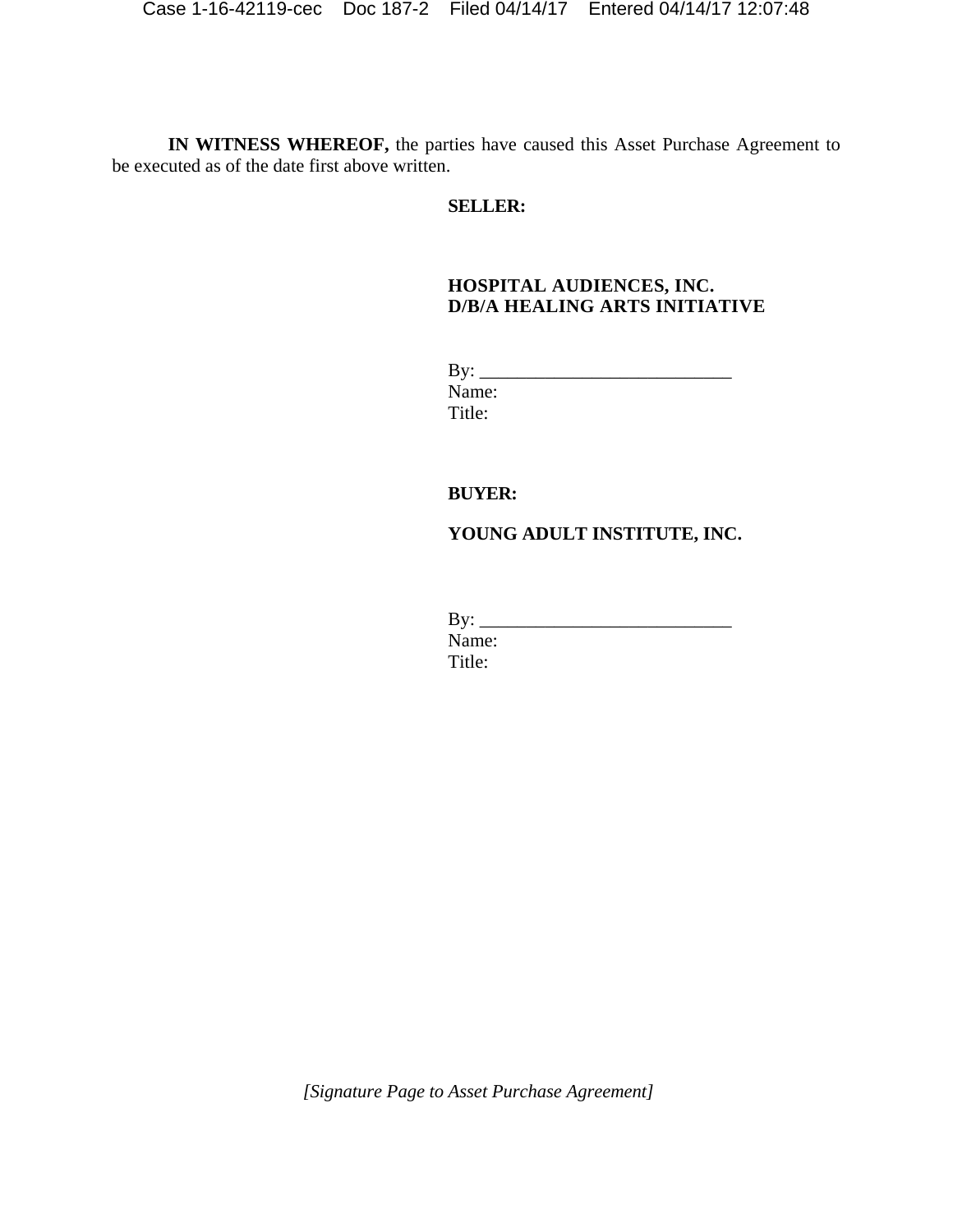# **Schedule 1.03(d)**

# **Knowledge Parties**

1. John Keefe

- 2. John MacIntosh
- 3. Gregory Pressman
- 4. Jennifer Hourihan

Known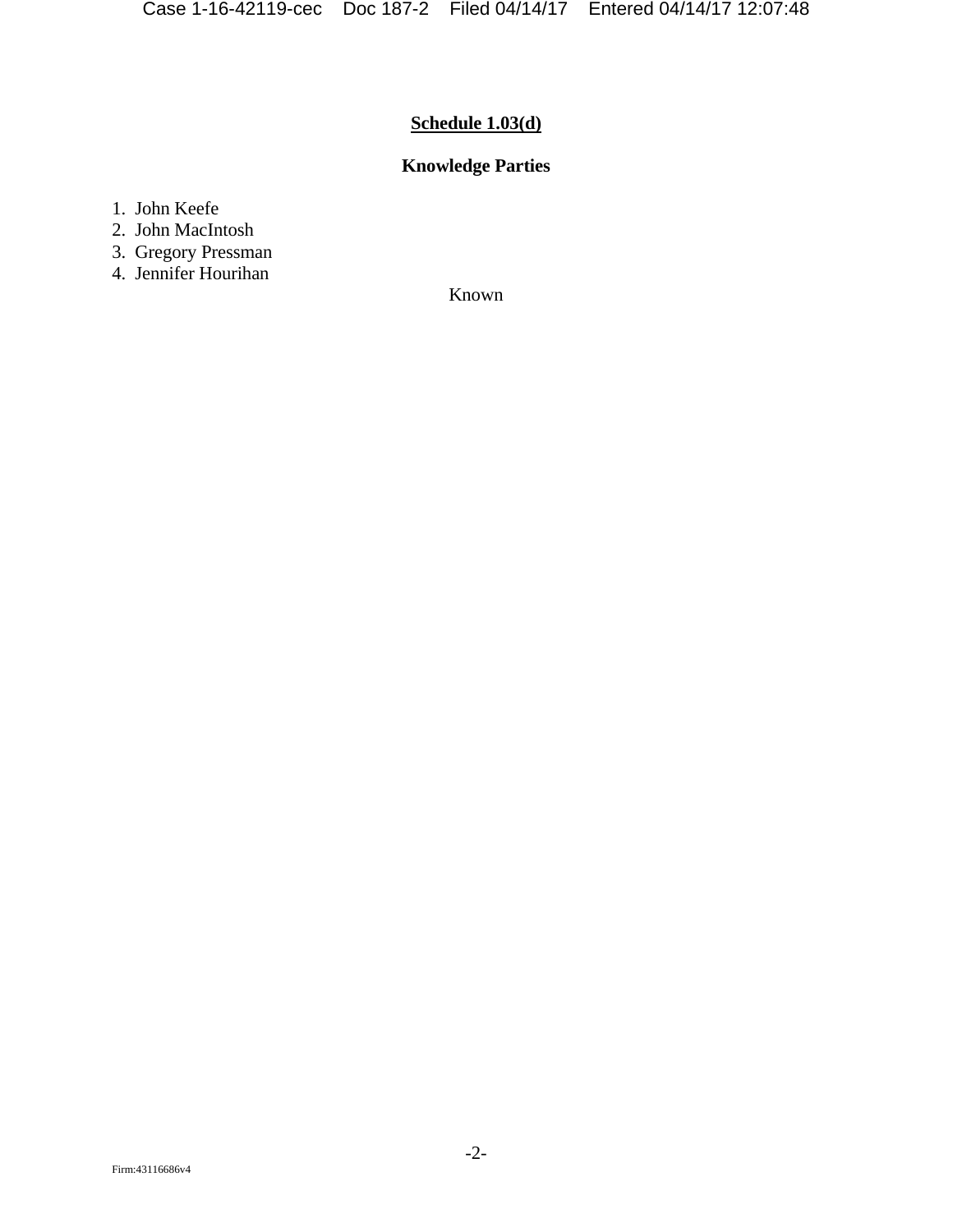### **Schedule 3.05**

### **Actions**

Seller's former Employee, Kim Williams, is currently being prosecuted in connection with the theft of money from the Seller and the subsequent physical attack on the former Executive Director of Seller. In addition, the former Executive Director has publically alleged that former members of the Board failed in their fiduciary obligations to manage the Seller and supervise its Employees. No current Employees or members of the Seller's Board of Directors are involved in these matters in any way.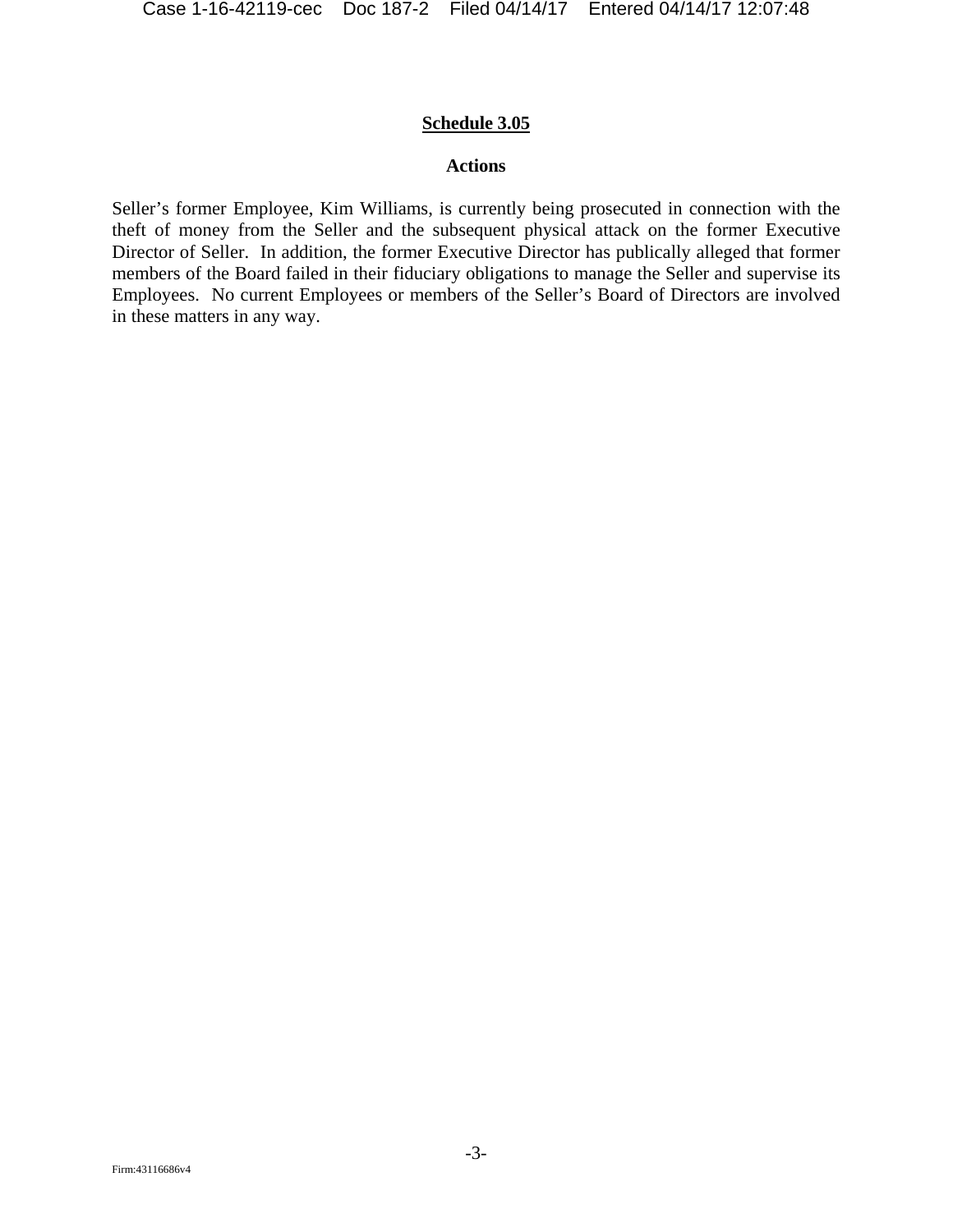# **Schedule 3.09**

# **Intellectual Property**

# **Corporate Names –**

Hospital Audiences, Inc. Healing Arts Initiative (Assumed Name)

## **Registered Copyrights** –

| #                 | <b>Name</b><br>(NALL) <        | <b>Full Title</b>                                                                                                                                                                                                                    | Copyright<br><b>Number</b> | <b>Date</b> |
|-------------------|--------------------------------|--------------------------------------------------------------------------------------------------------------------------------------------------------------------------------------------------------------------------------------|----------------------------|-------------|
|                   | Hospital<br>Audiences,<br>Inc. | Access for all: a guide for people with<br>disabilities to New York City cultural institutions<br>pub. by Hospital Audiences, Inc., and WCBS<br>Newsradio 88; with the assistance of Lincoln<br>Center for the Performing Arts, Inc. | TX0003472447               | 1992        |
| $\lceil 2 \rceil$ | Hospital<br>Audiences,<br>Inc. | Carnival of the animals.                                                                                                                                                                                                             | PA0000333126               | 1984        |
| $\lceil 3 \rceil$ | Hospital<br>Audiences,<br>Inc. | HIV prevention 10-part series : handbook.                                                                                                                                                                                            | TX0005245460               | 2000        |
| 41                | Hospital<br>Audiences,<br>Inc. | HIV prevention 4-part series handbook.                                                                                                                                                                                               | TX0005280041               | 2000        |
| 51                | Hospital<br>Audiences,<br>Inc. | Live arts experiences: their impact on health and<br>wellness a work in progress / Michael Jon<br>Spencer.                                                                                                                           | TX0004522007               | 1996        |

### **Domain Names** –

### www.hainyc.org

# **Social Media Accounts** –

| <b>Social Media Service</b> | <b>Account User Name</b>   | <b>Account Password</b> |
|-----------------------------|----------------------------|-------------------------|
| Youtube.com                 | youtube@hainyc.org         | 3265 sweeny             |
| Facebook.com                | Joshua.Keller906@gmail.com | Malcolm10               |
| Twitter.com                 | outreach@hainyc.com        | 3265sweeny              |
| Instagram.com               | hainyc                     | 3302skillmanhai         |

# **Trademarks (all expired)** –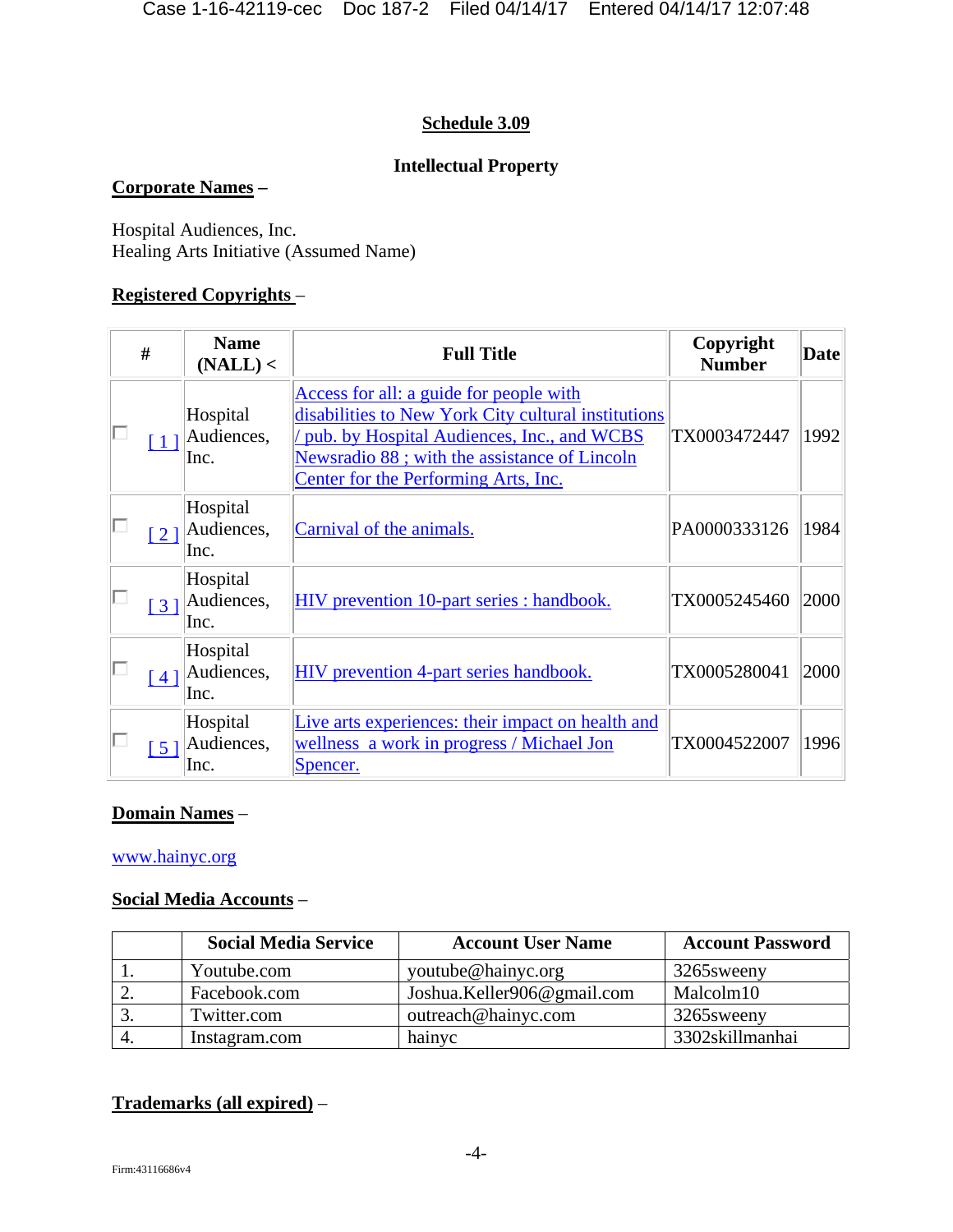| <b>Serial</b><br><b>Number</b> | Reg.<br><b>Number</b> | <b>Word Mark</b>                                                      | <b>Check</b><br><b>Status</b> | Live/Dead   |
|--------------------------------|-----------------------|-----------------------------------------------------------------------|-------------------------------|-------------|
| 1 74005466                     |                       | LIBERTY S*P*A*C*E SUPER PERFORMING ARTS<br><b>CENTER FOR EVERYONE</b> | <b>TSDR</b>                   | <b>DEAD</b> |
| 280979666                      | 10979666              | <b>HAI</b>                                                            | <b>TSDR</b>                   | <b>DEAD</b> |